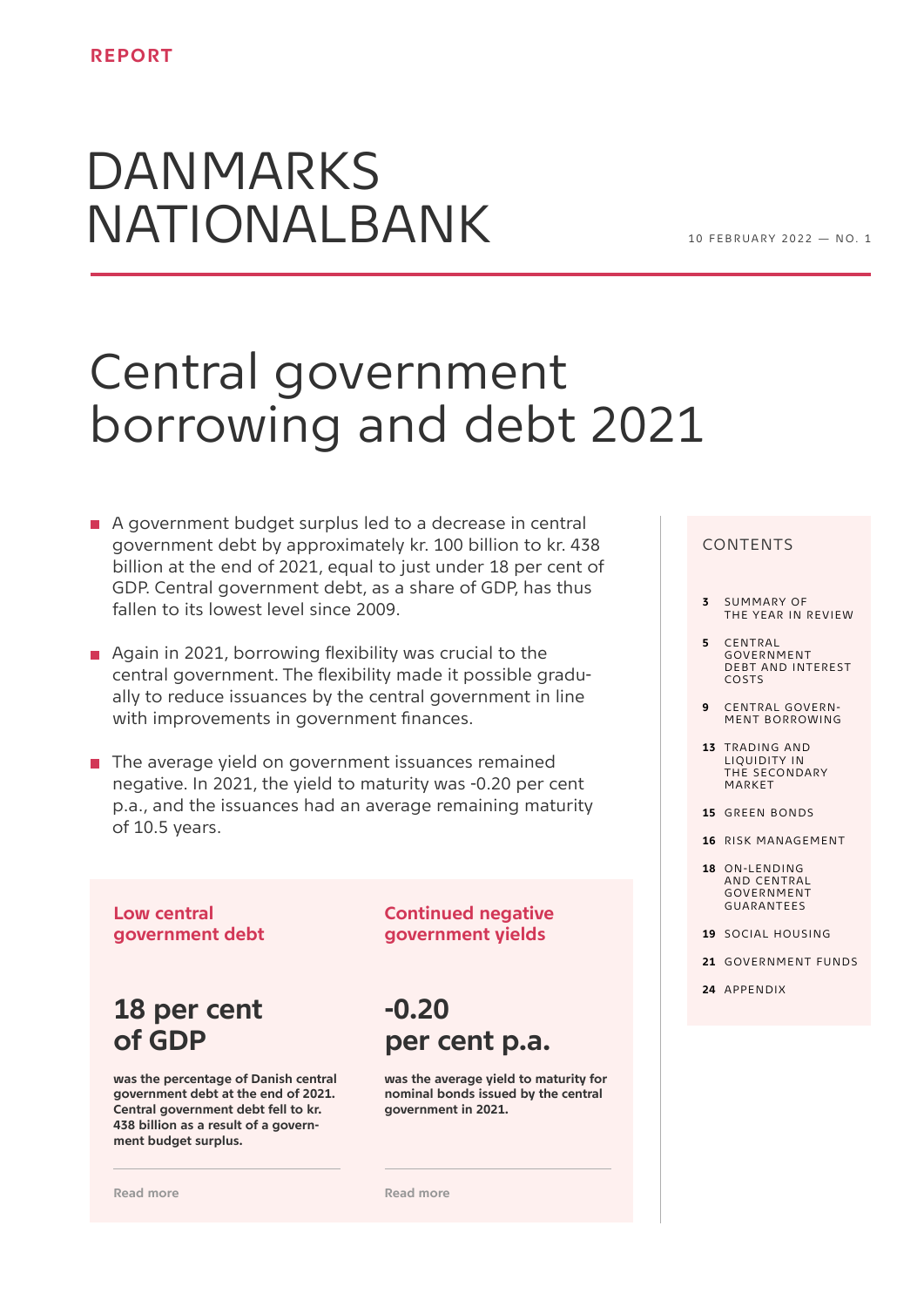

Other domestic investors

ing to lend Denmark money at

a low interest rate.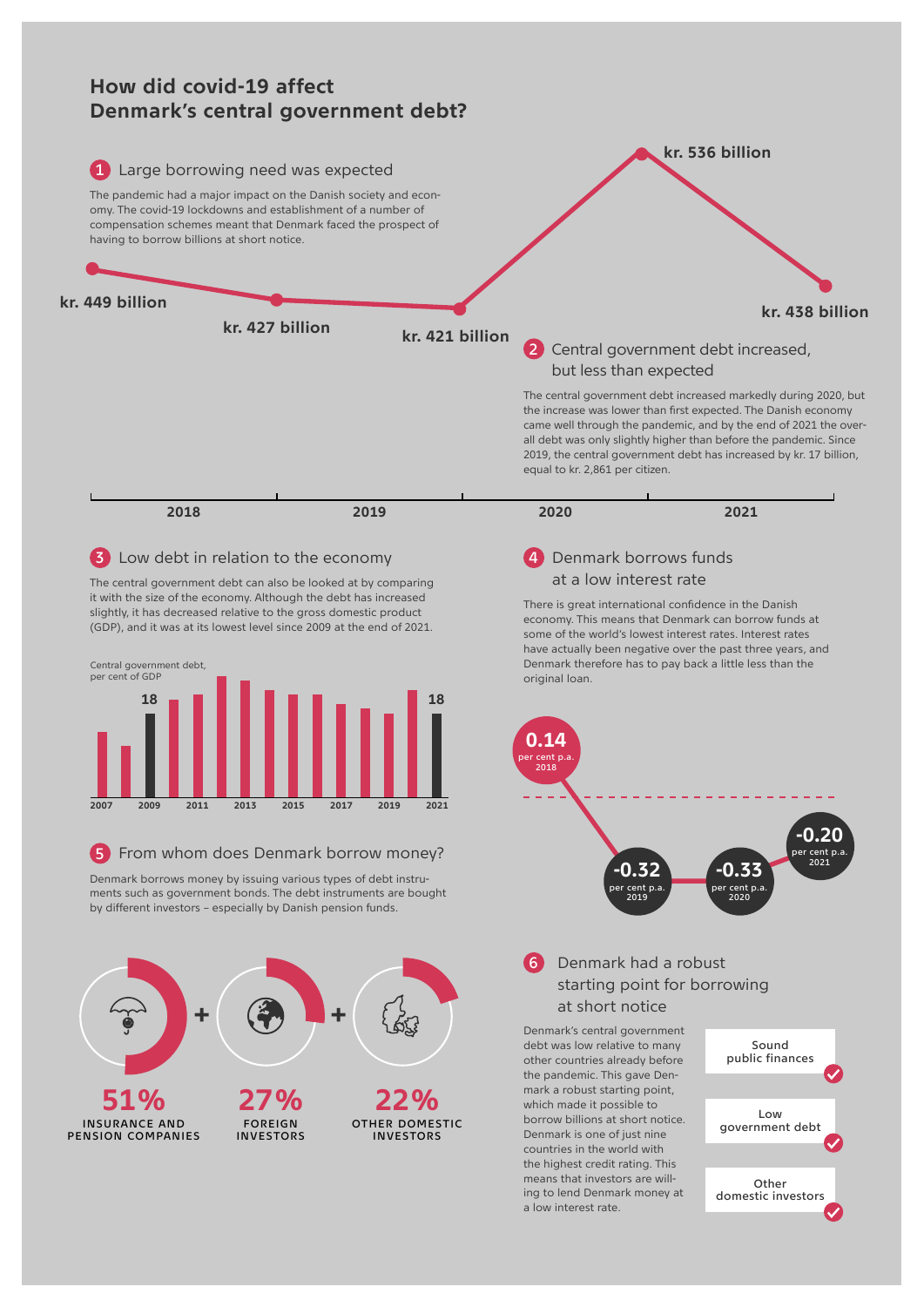### <span id="page-2-0"></span>Summary of the year in review

#### **Better government finances than expected**

At the beginning of 2021, Denmark was in the middle of its second covid-19 lockdown. With a number of relief packages still activated, the central government faced the prospect of a large financing need in 2021. There was a solid foundation for handling this financing need. The government budget developed better than estimated in 2020, which meant that the central government entered 2021 with a significant positive balance on its account with Danmarks Nationalbank. At the same time, central government debt remained low in an international context, and Denmark is one of the few countries in the world with the highest credit rating, AAA.

During 2021, government finances developed much better than expected. The expected government budget deficit was reversed to a surplus of kr. 111 billion, see chart 1. The main reasons for this were less use of the relief packages<sup>1</sup> and that Danish companies have repaid central government outlays for frozen holiday allowances faster than expected. Concurrently, the Danish economy developed better than expected, which contributed positively to the government budget surplus.

The government budget surplus resulted in a decrease in central government debt to kr. 438 billion at the end of 2021, equal to just under 18 per cent of GDP. Central government debt, as a share of GDP, has thus fallen to its lowest level since 2009.

### **Flexible issuance strategy made rapid adjustment of issuances possible**

Government finances began to develop more favourably than expected in early summer 2021, and during the autumn the positive trends intensified concurrently with the expansion of the Danish economy. The improvement in government finances was significant, necessitating a rapid downscaling of issuances to avoid building up an unnecessarily large account buffer. Therefore, especially the central government's short-term loan programmes, T-bills and commercial



papers, were reduced, see chart 2. The target for the issuance of bonds was also reduced, but to a lower extent. This is due to a separate objective for continuity and predictability in the bond issuances.

The central government has a relatively flexible loan strategy with access to a wide range of issuance channels. Especially the short-term loan programmes can be flexibly adjusted on an ongoing basis, both upwards and downwards. The short-term loan programmes are therefore an important part of the central government's liquidity reserves.

The central government account balance with Danmarks Nationalbank ended at kr. 152 billion. This is significantly above the account balance target of kr. 50-75 billion. The reason for the increase is that a significant part of the improvement in government

<sup>1</sup> The relief packages partly consisted of wage compensation, compensation for fixed expenses and deferral of payment deadlines for certain tax items.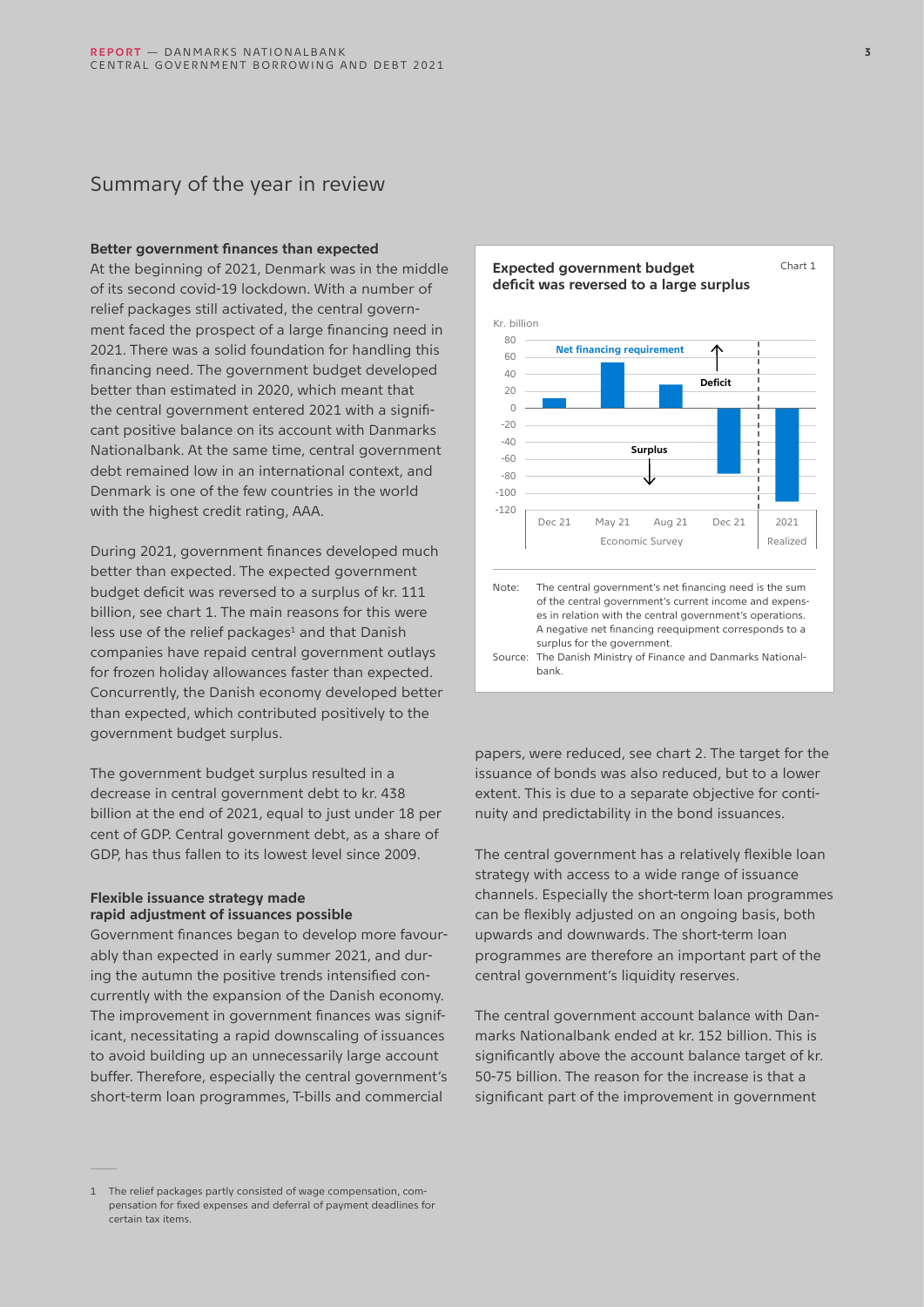finances was only finally confirmed late in the year, when most of the bond issuances for the year had already been made.

### **Completion of the central government's Green Bond Framework**

The central government's Green Bond Framework was published in the 4th quarter of 2021. It describes the framework for the central government's green bonds, including the criteria for which central government expenditure can be financed with green bonds. The green expenditures under the central government's Green Bond Framework have been evaluated and selected on the basis of the definitions and criteria in the EU's classification system for sustainable economic activities (the EU taxonomy) and follow the highest standard for green bonds. The first issuances under the central government's Green Bond Framework were made in January 2022.

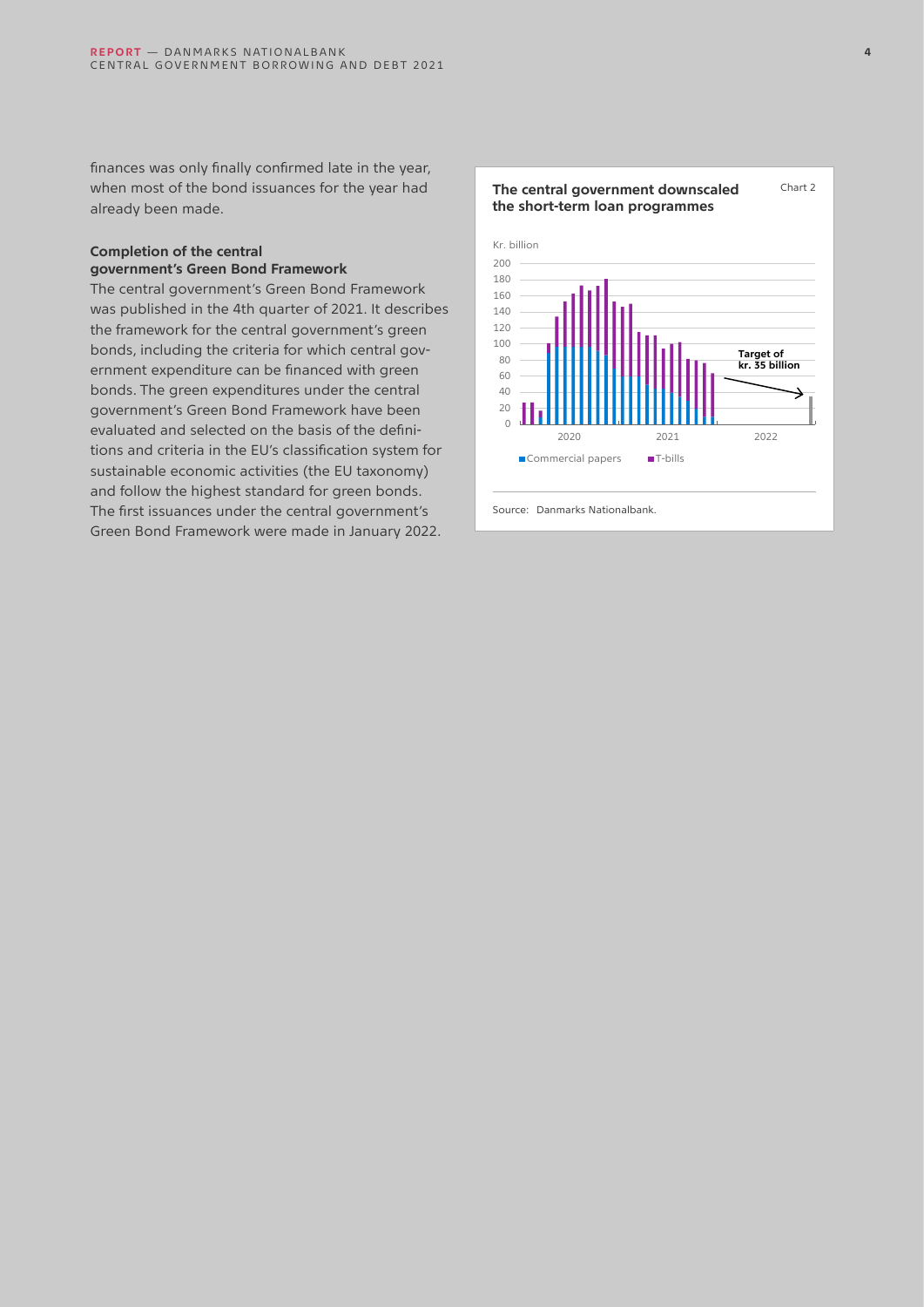### <span id="page-4-0"></span>Central government debt and interest costs

### **Large government budget surplus**

At the beginning of 2021, there was still uncertainty about the Danish economy in relation to the effects of covid-19. The expectation was that the central government was facing a large financing need. It became clear during the year that the Danish economy was developing much better than expected. This meant that the expected government budget deficit was reversed to a surplus of kr. 111 billion, see chart 3, which is equal to 4.5 per cent of GDP.

The government budget surplus was a result of high tax revenues and low underlying public consumption, partly as a result of the strong economic recovery. The payment of deferred taxes also contributed to the surplus as a number of payment deadlines were postponed from 2020 to 2021. In addition, Danish companies have repaid central government outlays for frozen holiday allowance faster than expected. Finally, Danish companies' extended access to the tax account contributed to the government budget surplus.<sup>2</sup>

#### **Central government debt fell significantly in 2021**

In 2021, central government debt was reduced by approximately kr. 100 billion to kr. 438 billion, equal to 18 per cent of GDP at the end of 2021. This is the lowest level since 2009, see chart 4 (left).

The decrease in central government debt is mainly due to redemption of central government debt and a high account balance with Danmarks Nationalbank. The central government debt is a net statement of the assets and liabilities managed by the central government debt management office. A number of the central government's assets are thus deducted from the total debt, see box 1.



In 2021, the central government has redeemed debt amounting to approx. kr. 81 billion. A significant proportion of this consisted of redemptions on short-term foreign debt, see chart 4 (right). At the same time, there was an increase in central government assets, especially the central government account balance with Danmarks Nationalbank and the portfolio of mortgage bonds for financing of social housing.

### **Denmark's EMU debt remains among the lowest in Europe**

In 2021, Denmark's EMU debt is expected to fall by 1 percentage point to approx. 41 per cent of GDP, see chart 5. The EMU debt decreased by less than the central government debt, one reason being that

<sup>2</sup> All Danish companies have one tax account per CVR no. or SE no. The tax account is used for a number of purposes, including payment of VAT, A-tax, labour market contributions etc. A positive balance above the disbursement limit of normally maximum kr. 200,000 is disbursed to the company within five working days. In May 2020, the disbursement limit was increased to kr. 100 billion, and it was fixed at kr. 350 million from 1 February 2021. The increased disbursement limit has made it possible for Danish companies to pay taxes at the original payment deadline.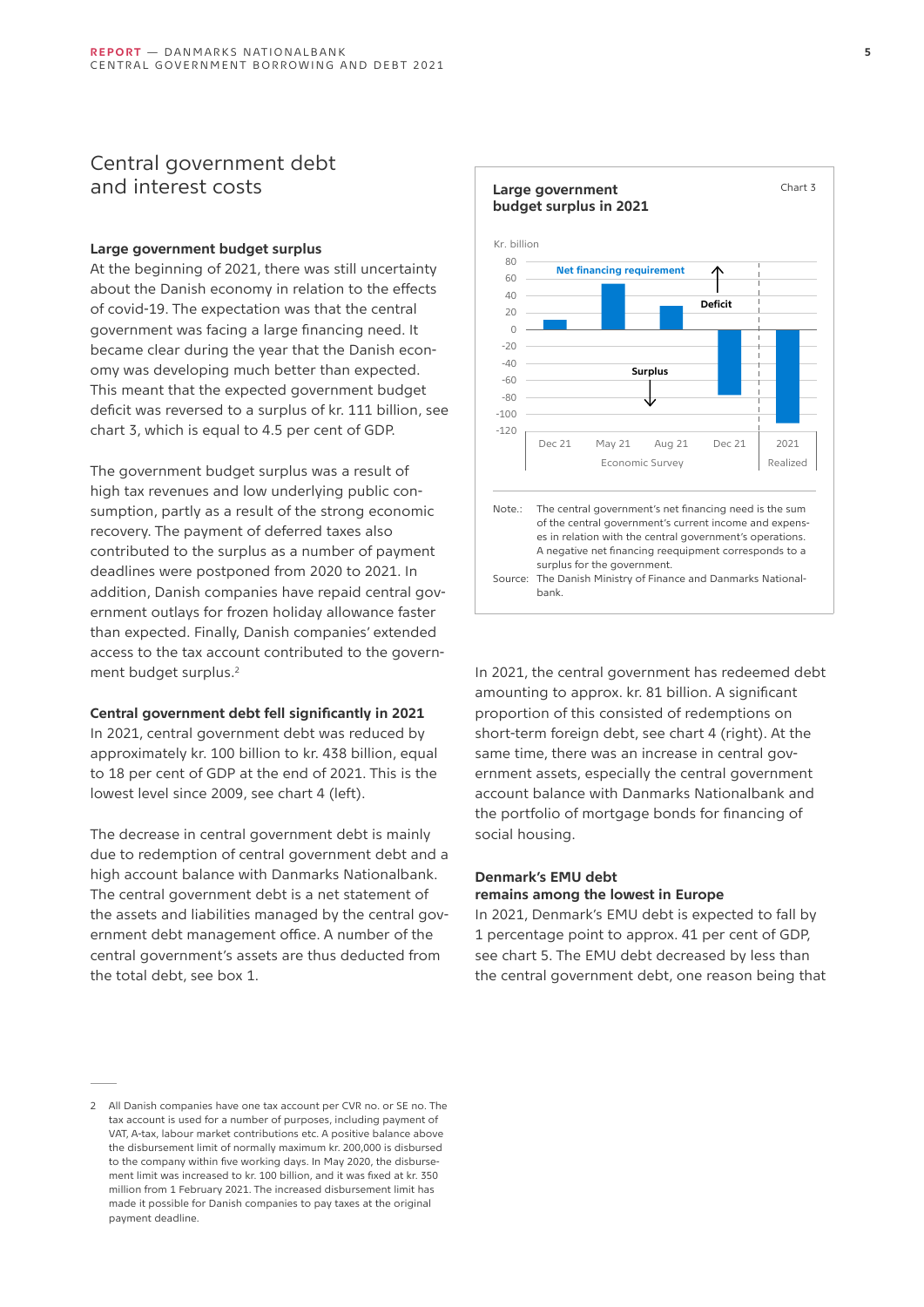

the EMU debt is not affected by the increase in the value of central government assets. The EMU debt is a gross statement, which means that the central government's account and holdings of mortgage bonds are not offset. Denmark continues to meet the debt criterion in the Stability and Growth Pact, under which the limit is 60 per cent of GDP.

The low debt and sound public finances contributed to Denmark maintaining the highest possible credit rating with stable outlook with the largest international credit rating agencies. Denmark is thus still among the nine countries in the world with a AAA credit rating. 3

### **On-lending and social housing support the government bond market**

In recent times, there has been focus on maintaining an adequate outstanding volume in Danish government bonds to ensure liquidity and maintain a broad list of on-the-run issues. This contributes to low borrowing costs. To achieve this, the central government has consolidated the majority of its borrowing in government bonds, in particular through on-lending to state-owned companies and financing of social



<sup>3</sup> The nine countries are Australia, Denmark, Germany, Luxembourg, the Netherlands, Norway, Singapore, Sweden and Switzerland. All the countries have an AAA credit rating with Fitch, Moody's and Standard and Poor's.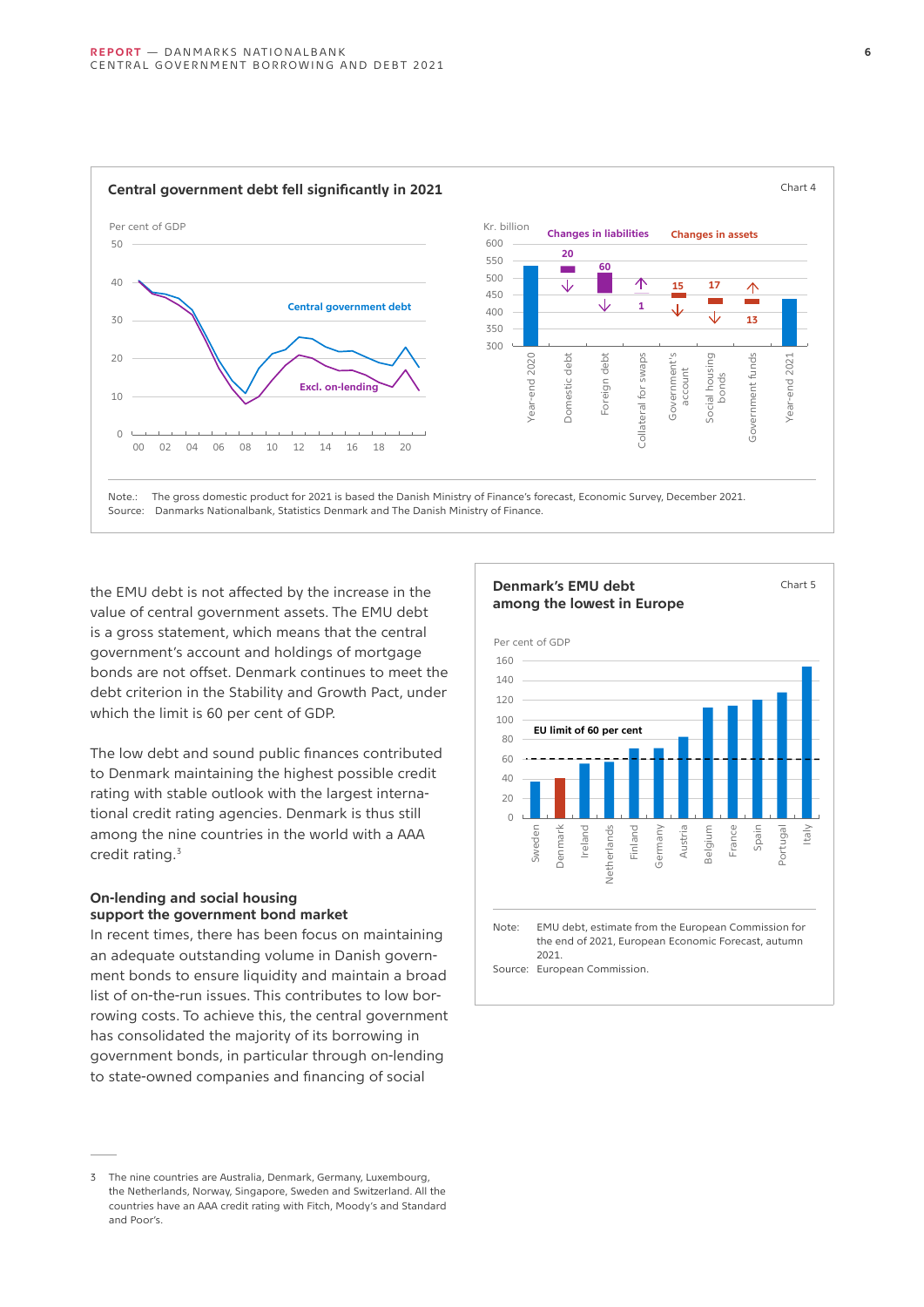housing through purchases of government-guaranteed mortgage bonds.

At the end of 2021, there was a total of kr. 274 billion in the two schemes, equal to approx. 40 per cent of outstanding government securities, see chart 6. Both schemes are expected to continue to contribute significantly to the central government's financing need in the coming years.

### **Low central government financing costs**

In 2021, interest expenditures on central government debt amounted to approx. kr. 15 billion, equal to 0.6 per cent of GDP, see chart 7. Capital losses on purchases of government securities accounted for nearly half of the total interest expenditures. On purchases of government bonds, future interest costs are brought forward. This increases the central government's interest expenditures in the year of purchase, but, conversely, it reduces the interest expenditures in the subsequent years (read more in box 2).

The central government also receives interest income from on-lending to government-owned companies. The central government received kr. 1.1 billion in interest income in 2021. Adjusted for capital losses on buy-backs and interest income on on-lending, the underlying interest expenditures on central government debt fell by approx. kr. 300 million since 2020 to approx. kr. 6 billion, equal to 0.25 per cent of GDP, see chart 7. The decrease is a consequence of falling central government debt and refinancing of debt at very low interest rates.



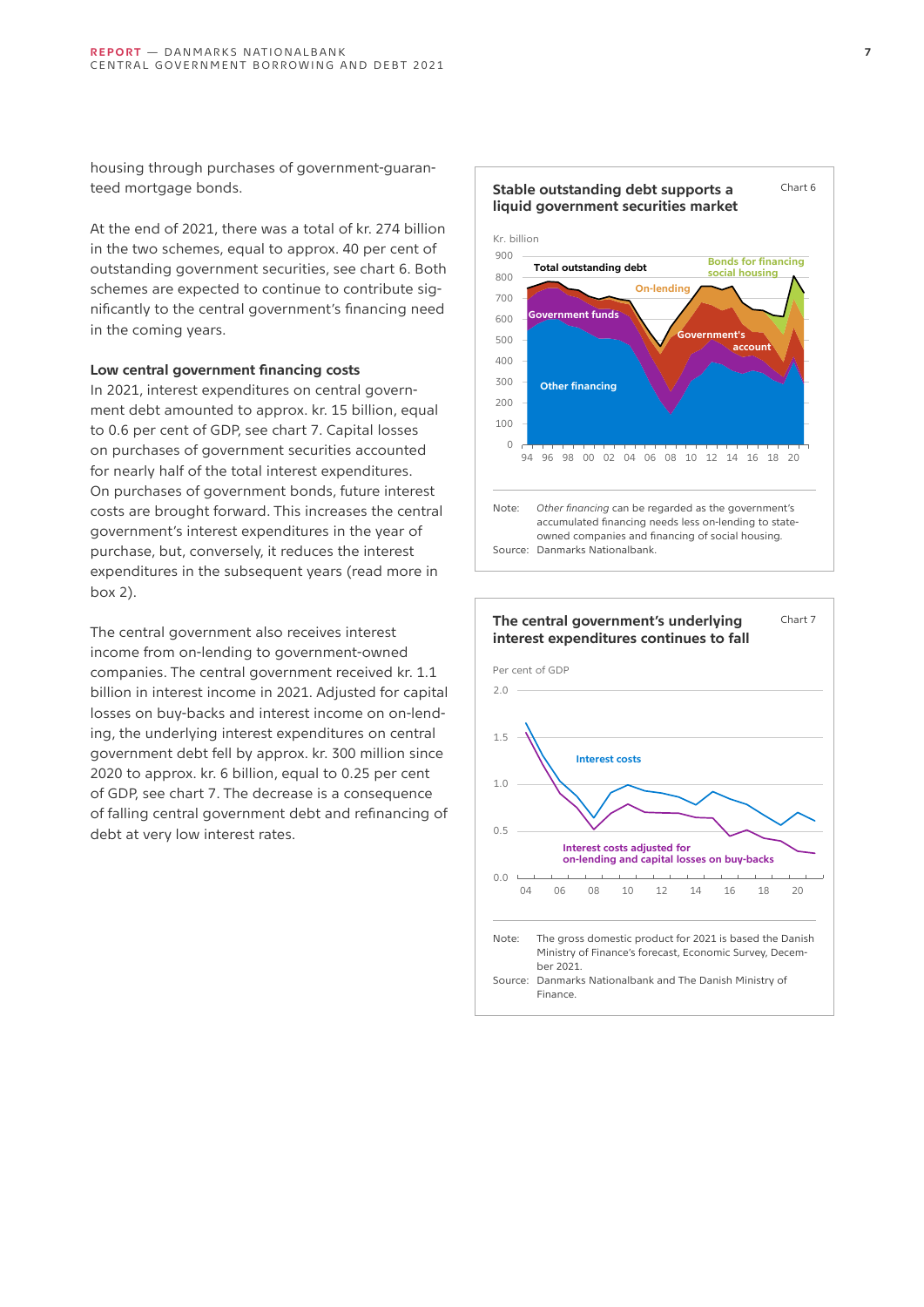### **Statements of public debt** Box 1

Central government debt, EMU debt and net public debt are often used in statements of national debt.

*Central government debt* is stated as the nominal value of the central government's domestic and foreign debt less the balance on the central government's account with Danmarks Nationalbank, bonds for financing subsidised construction and the assets of the three government funds: the Social Pension Fund, Innovation Fund Denmark and the Fund for Better Working Environment and Labour Retention The central government debt is managed by Danmarks Nationalbank on behalf of the Danish Ministry of Finance.

*EMU debt* comprises debt in the central government, regions and municipalities as well as social security funds and government funds and is stated at nominal value. The debt is stated gross, but the public sector can consolidate the debt with claims against itself. This means, for example, that the central government's and central government-owned companies' holdings of bonds issued by public entities are deducted from the statement of the EMU debt. However, for example, the Social Pension Fund's holdings of other listed bonds as well as the balance on the central government's account with Danmarks Nationalbank cannot be deducted. According to the EU Stability and Growth Pact, the EMU debt share of GDP must, as a general rule, not exceed 60 per cent.

*Net public debt* comprises all financial assets and liabilities in the central government, regions, municipalities as well as social security funds and government-owned funds. The central government's assets include the account with Danmarks Nationalbank, assets in government funds, on-lending to government-owned companies and the central government's portfolio of equities and other securities. The net public debt is stated at market value and is thus affected by value adjustments of public assets and liabilities. International calculations of net public debt are made by, for example, the Organisation for Economic Co-operation and Development (OECD) and the International Monetary Fund (IMF).

#### **Change in the central government's interest rate profile on buy-backs of own bonds**

The central government makes buy-backs from the market to support the liquidity of Danish government securities. Which thereby makes it easier and cheaper to trade Danish government securities. The bonds bought back are redeemed prematurely – and a predetermined replacement paper is issued in connection with switches – which overall changes the central government's interest rate profile.

On buy-backs of bonds with maturity outside the year, future interest costs are brought forward to the current year. The interest cost is realised as a capital loss on buy-backs.

Conversely, the additional cost of early redemption is cancelled out by corresponding lower interest expenditures going forward. Furthermore, the government has issued new bonds with yields of around zero in connection with switches.

The chart below shows a counterfactual projection of what the interest rate profile would look like if the central government had not made buy-backs and switches during 2021 against the projection for the current interest rate profile.

The government had a good foundation for supporting the market with buy-backs in 2021. A large account balance has made it possible to bear the additional costs of early redemptions. Some future interest expenditures have consequently been realised in 2021 against an expected decrease in annual interest expenditures by approx. kr. 0.5 billion in the coming years.



1. The projection calculation is based on the central government's interest expenditures on accounting basis. This means that the calculation considers accrued capital gains (losses) on bonds issued at a premium (discount) and interest costs on the central government's account. It is assumed in the projections that future financing needs will only consist of refinancing of maturing debt. The projection will therefore deviate from the actual interest rate profile.

Box 2

**8**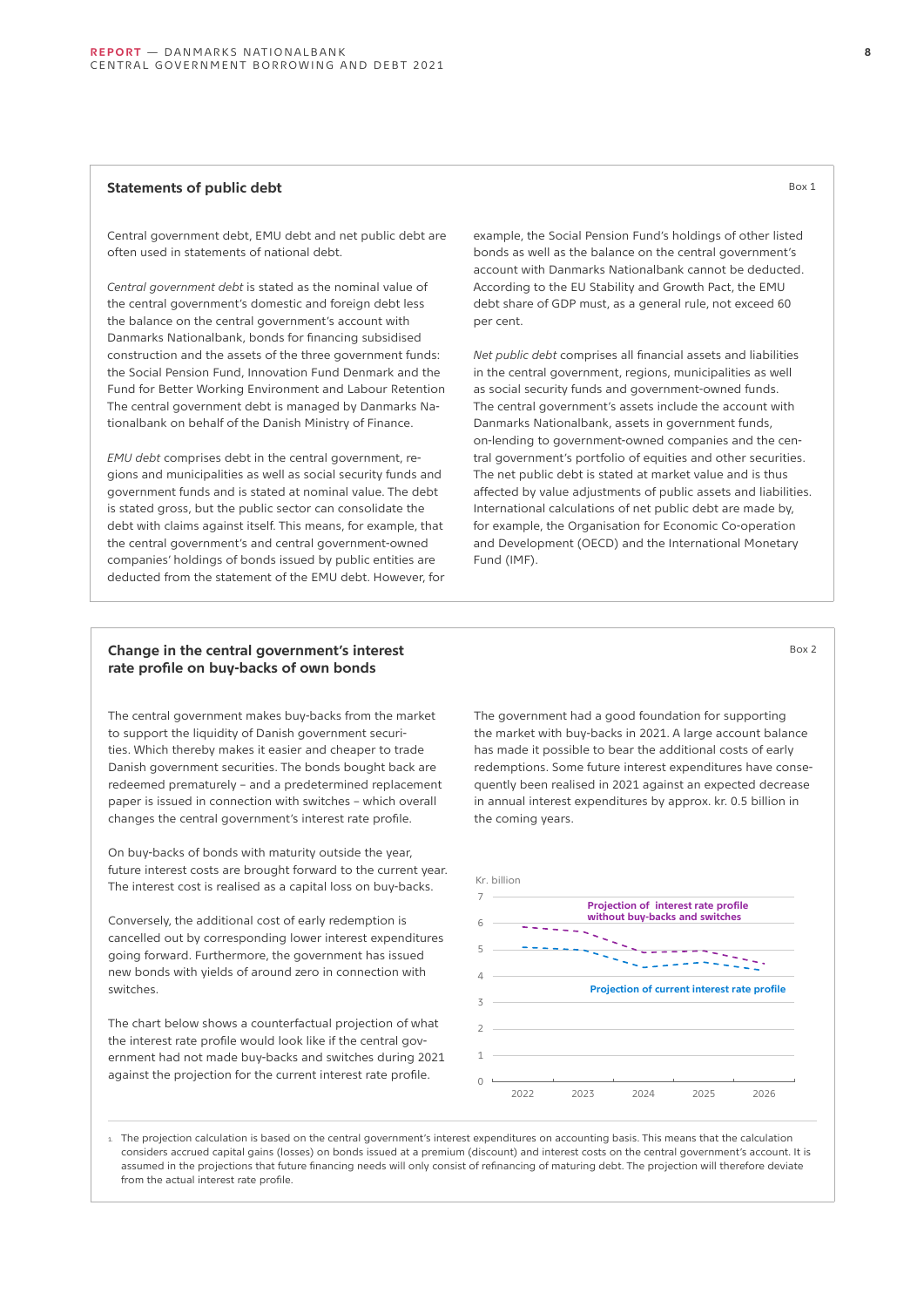### <span id="page-8-0"></span>Central government borrowing

### **The central government sold government bonds for kr. 97 billion**

In 2021, the central government issued domestic government bonds via auction and tap sales for kr. 97 billion at market value, see chart 8. The issuance target for 2021 was adjusted downwards from kr. 125 billion to kr. 110 billion in June as a result of better than expected underlying government finances. Issuances in 2021, thus, ended approx. kr. 13 billion below the issuance target, which must be seen in the light of improving government finances during the autumn and declining demand for Danish government bonds. Bond sales were evenly distributed over the year with a slight overweight of issuances in the 1st half of 2021, where the target was still kr. 125 billion.

### **Primarily issuances in 2- and 10-year series**

In line with the strategy, the central government's issuances in 2021 focused on building up new 2 and 10-year on-the-run issues<sup>4</sup>, both of which were opened in the 1st half of 2021. More than 70 per cent of the issuances in 2021 were made in the two new series. Rapid build-up of outstanding volume to levels for liquid benchmark bonds increases the liquidity of the new bonds. This makes it possible for market participants to trade quickly and at low costs.

Demand in the individual maturity segments fluctuated over the year, but was generally highest in the 1st half of 2021, see chart 9. Following an improving global economy, and thus increasing expectations of higher inflation and rising interest rates, demand for long-term government bonds declined in most countries over the year.

Investor interest in the 10-year inflation-indexed paper increased in 2021. Sales amounted to kr. 4.2 billion at market value, equal to the largest annual sales since the opening in 2018, see table 1. The total outstanding volume was kr. 21 billion at the end of the year. The increased interest must be seen on the basis of a number of factors, including higher inflation expectations resulting in increased demand for insurance against inflation.





<sup>4</sup> On-the-run issues are the central government's primary issuance papers in which the issuances for the year are expected to be made.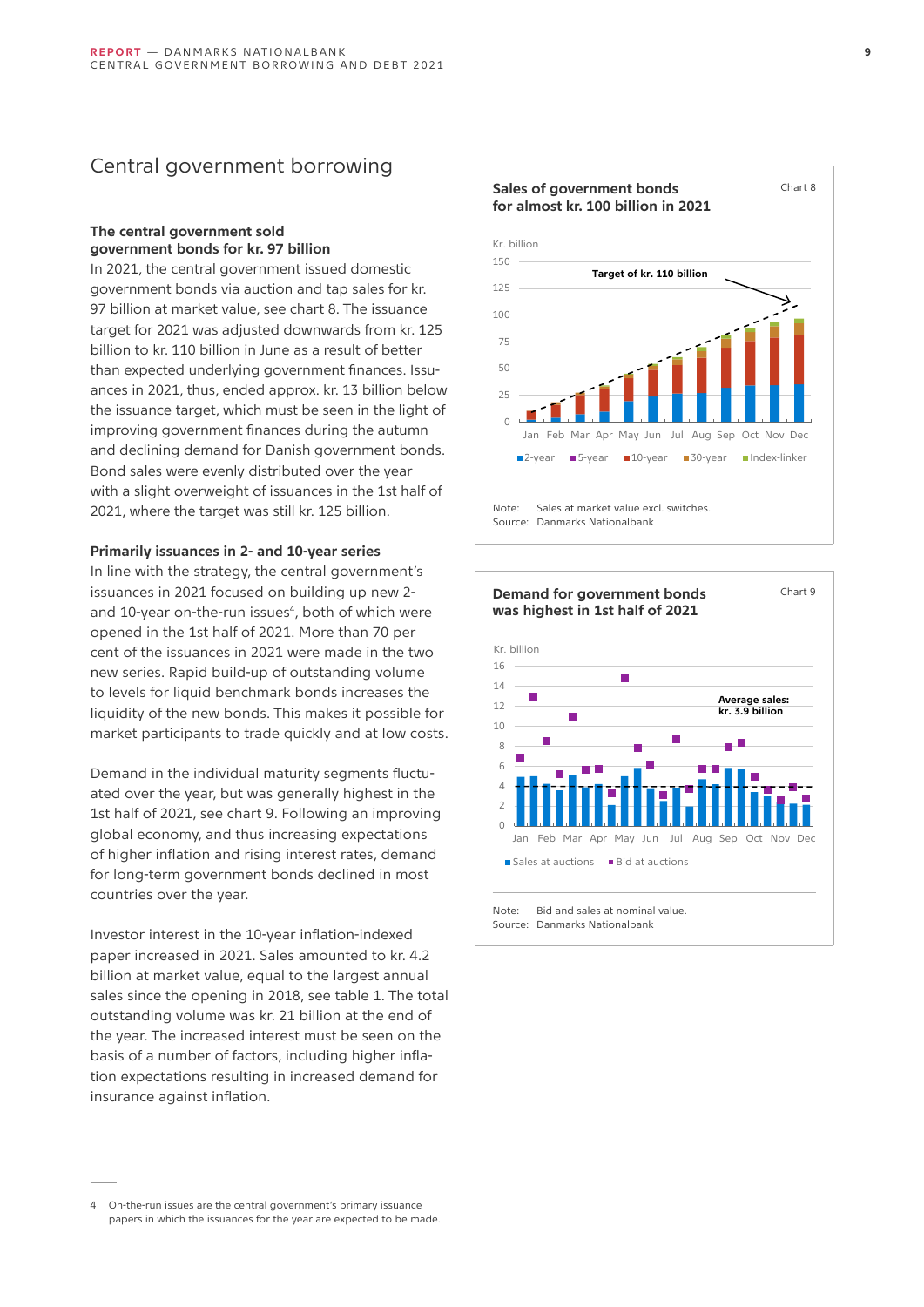### **Continued low yields on issuances**

In 2021, the central government's issuance of bonds remained at very low yields. The average yield to maturity on nominal bond issuances was -0.20 per cent p.a. against -0.33 per cent p.a. in 2020, see table 1.

Danish government yields generally followed international yields with an interest rate increase of 0.4 percentage points in the 10-year segment, see chart 10 (left). In turn, short-term interest rates remained unchanged over the year. The development in interest rates especially reflected an improving global economy and expectations of higher inflation in the longer term, which led to expectations of an earlier tightening of monetary policy by, for example, the ECB and the Fed.

The yield spread to Germany widened during 2021 and was 0.24 percentage points in the 10-year maturity segment at the end of the year, see chart 10 (right). The widening of the yield spread to Germany occurred on an equal footing with most other European countries. This reflects that German interest rates fell particularly sharply, and it must especially be seen in the light of the significant role of German government securities as collateral in many financial contracts, one reason being Germany's high creditworthiness.<sup>5</sup>

| Central government<br>issuances in 2021 |                          | Table 1              |
|-----------------------------------------|--------------------------|----------------------|
| Kr. million,<br>market value            | Auction and<br>tap sales | Switch<br>operations |
| 0.25 per cent 2022                      | 9,836                    |                      |
| 0.00 per cent 2024                      | 25,536                   | 14,993               |
| 0.50 per cent 2027                      |                          | 2,000                |
| 0.50 per cent 2029                      | 2,976                    |                      |
| 0.00 per cent 2031                      | 43,223                   | 17,424               |
| 0.25 per cent 2052                      | 10,991                   | 7,440                |
| 0.10 per cent 2030i                     | 4,174                    | 2,438                |
| Total                                   | 96,740                   | 44,300               |



5 See, for example, ECB, Economic Bulletin, Issue 8/2021.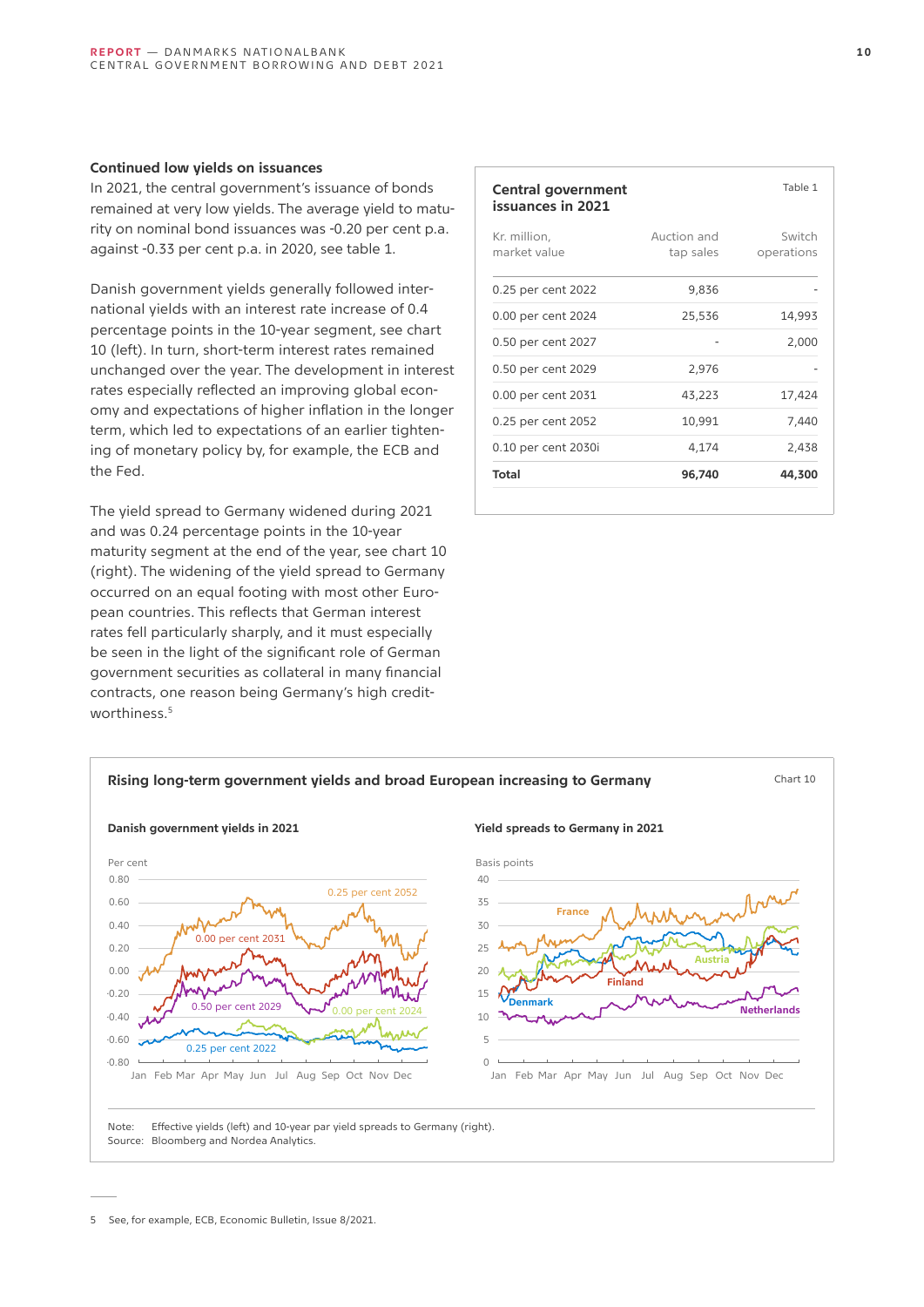<span id="page-10-0"></span>In 2021, interest rates in Denmark were also affected by sharp increases in duration in the Danish mortgage bond market. This meant that the Danish yield spread to Germany within the year saw a relatively higher increase than for comparable countries, such as Finland and Austria. In particular, the duration of callable mortgage bonds with high negative convexity rose sharply in spring 2021 as a result of the interest rate increases. This reduced Danish pension and insurance companies' demand for duration and thus also long-term Danish government securities.<sup>6</sup> The widening of the Danish spread was reversed during the 4th quarter, partly as a result of the Danish interest rate reduction on 1 October. At the end of the year, the Danish yield spread to Germany was again below the spread in Finland and Austria.

### **Short-term central government financing was reduced**

In 2021, the outstanding volume in both T-bills and commercial papers was gradually reduced, see chart 11. This occurred in step with the phasing-out of covid-19-related relief packages introduced in 2020, and the ongoing downward adjustment of the expected use of the relief packages.

The central government's loan programmes in T-bills and commercial papers provide access to short-term financing, which can be scaled up and down flexibly at short notice. The loan programmes are therefore an important part of the central government's liquidity reserves. This became particularly clear in 2020, when the outstanding volume in the two programmes increased significantly as a result of large government covid-19 relief packages to the Danish corporate sector.

At the end of 2021, there was nominally kr. 54 billion in outstanding T-bills against kr. 83 billion in the previous year. The outstanding volume of commercial papers was reduced from kr. 70 billion at the end of 2020 to kr. 9 billion at the end of 2021. In 2022, the aim is a further reduction of short-term financing to a total outstanding volume of kr. 35 billion in T-bills and commercial papers.

#### 6 For an elaboration on this, see, for example, Samuel Achord et al., Domestic bond portfolio adjustments during duration jumps, *Danmarks Nationalbank Economic Memo*, no. 10, December 2021 (*[link](https://www.nationalbanken.dk/en/publications/Documents/2021/12/Economic%20memo%20nr.%2010-2021.pdf)*).

#### **Yield to maturity on central government issuances**

|      | Average<br>maturity, years | Average yield,<br>per cent p.a. |
|------|----------------------------|---------------------------------|
| 2015 | 6.8                        | 0.32                            |
| 2016 | 7.4                        | 0.04                            |
| 2017 | 7.5                        | 0.15                            |
| 2018 | 7.5                        | 0.14                            |
| 2019 | 8.3                        | $-0.32$                         |
| 2020 | 11.1                       | $-0.33$                         |
| 2021 | 10.0                       | $-0.20$                         |
|      |                            |                                 |

Note: Yield to maturity is weighted by market value and excl. index-linked bonds. The average yield to maturity has been calculated on the basis of the central government's issuances via auction and tap sales.



Table 2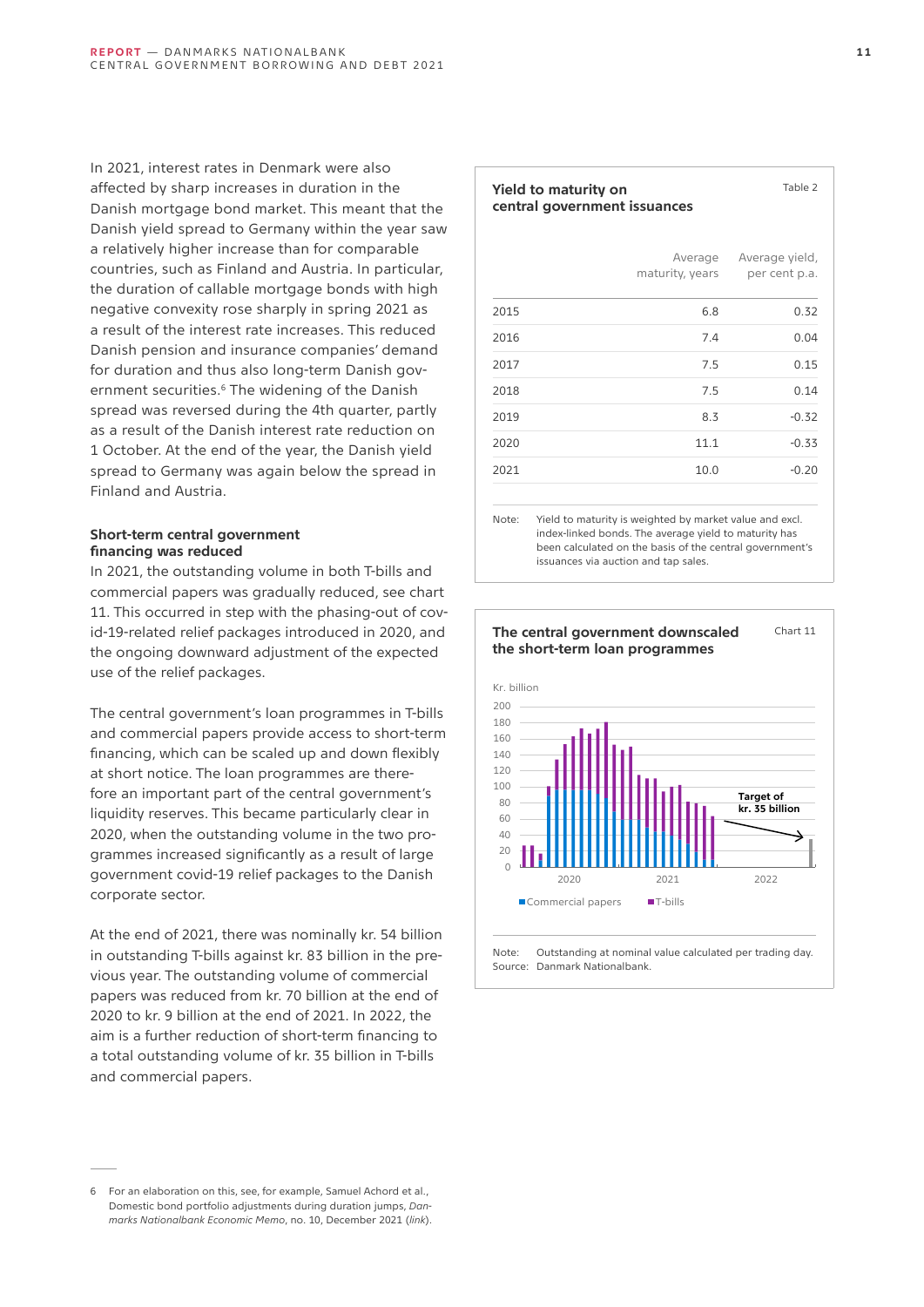The demand for T-bills varied significantly during 2021, see chart 12. After a long period with relatively stable demand in the 1st half of the year, growing speculation in an imminent Danish interest rate cut over the summer meant that the demand for T-bills increased significantly. In addition, dollar-based investors could again this year achieve an excess return by lending out dollars against Danish kroner and placing the proceeds in T-bills, which increased foreign demand.

T-bills were sold at an average yield to maturity of -0.56 per cent p.a. in 2021.

#### **Central government account maintained at high level**

The reduction in the central government's financing need has contributed to maintaining the central government account at a high level of approx. kr. 150 billion, see chart 13. This is significantly above the target for the central government's account of kr. 50-75 billion. The reason for the increase is that a significant part of the improvement in government finances was only finally confirmed late in the year, when most of the bond issuances for the year had already been made. The strategy remains to reduce the account balance to a level of kr. 50-75 billion in the long term.

### **Broad investor base in domestic government bonds**

In 2021, Danish government bonds were owned by a broad circle of investors distributed on sectors and geographical locations, see chart 14 (left). The largest investor group consisted of the Danish insurance and pension sector, F&P, with an ownership share of approx. 45 per cent. F&P has a high ownership share of especially the longer maturity segments, in which they have a natural interest. This group of investors particularly demands government securities with a long term to maturity to cover long-term pension commitments.

The ownership shares of Danish government bonds were largely unchanged across investor groups in 2021, see chart 14 (right). Among foreign investors, especially American, Asian and Northern European investors demanded Danish government bonds in 2021.



Note: Bids and sales at nominal value. Source: Danmarks Nationalbank.

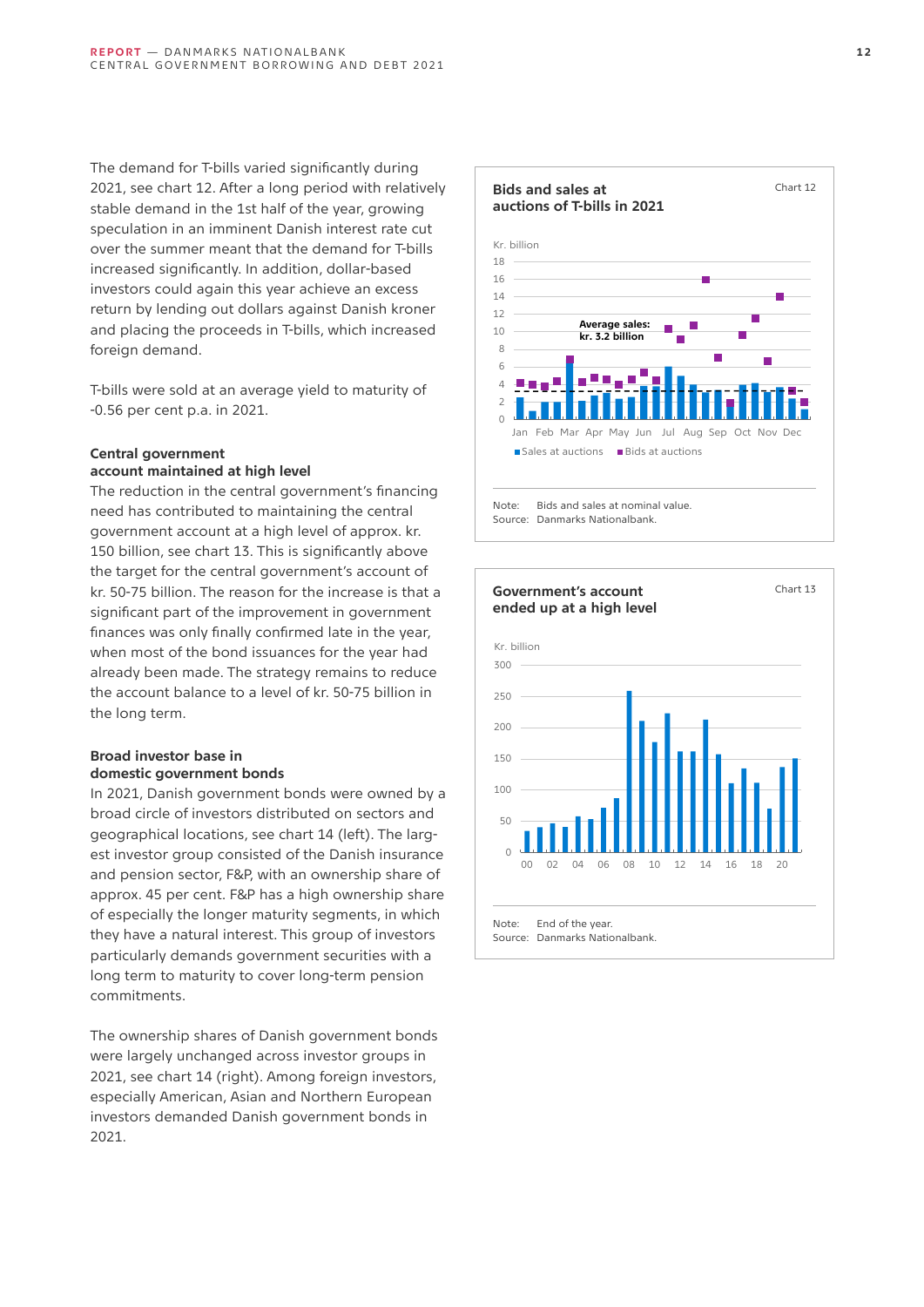

<span id="page-12-0"></span>Stable ownership of Danish government bonds across investor segments in 2021 Chart 14

### Trading and liquidity in the secondary market

Source: Danmarks Nationalbank.

### **The central government supported liquidity in secondary market**

The central government's activities in the secondary market in 2021 supported a liquid and well-functioning market for government bonds through purchases, switches and tap sales, see chart 15. The activities support the central government's primary dealers in making liquidity available to investors on a continuous basis, which makes it easier and cheaper to trade Danish government securities.

### **Switches contributed to building up the two new bonds**

In 2021, the central government sold and purchased bonds via switches for kr. 56 billion and kr. 44 billion, respectively, at market value, see table 3. Switches enable the market participants to exchange off-the-run issues with more liquid on-the-run papers.

The switches contributed to a rapid build-up of the outstanding volume of the new 2-year and 10-year bonds. At the end of 2021, the outstanding volume of the new bonds had been built up to approx. kr.



#### **1 3**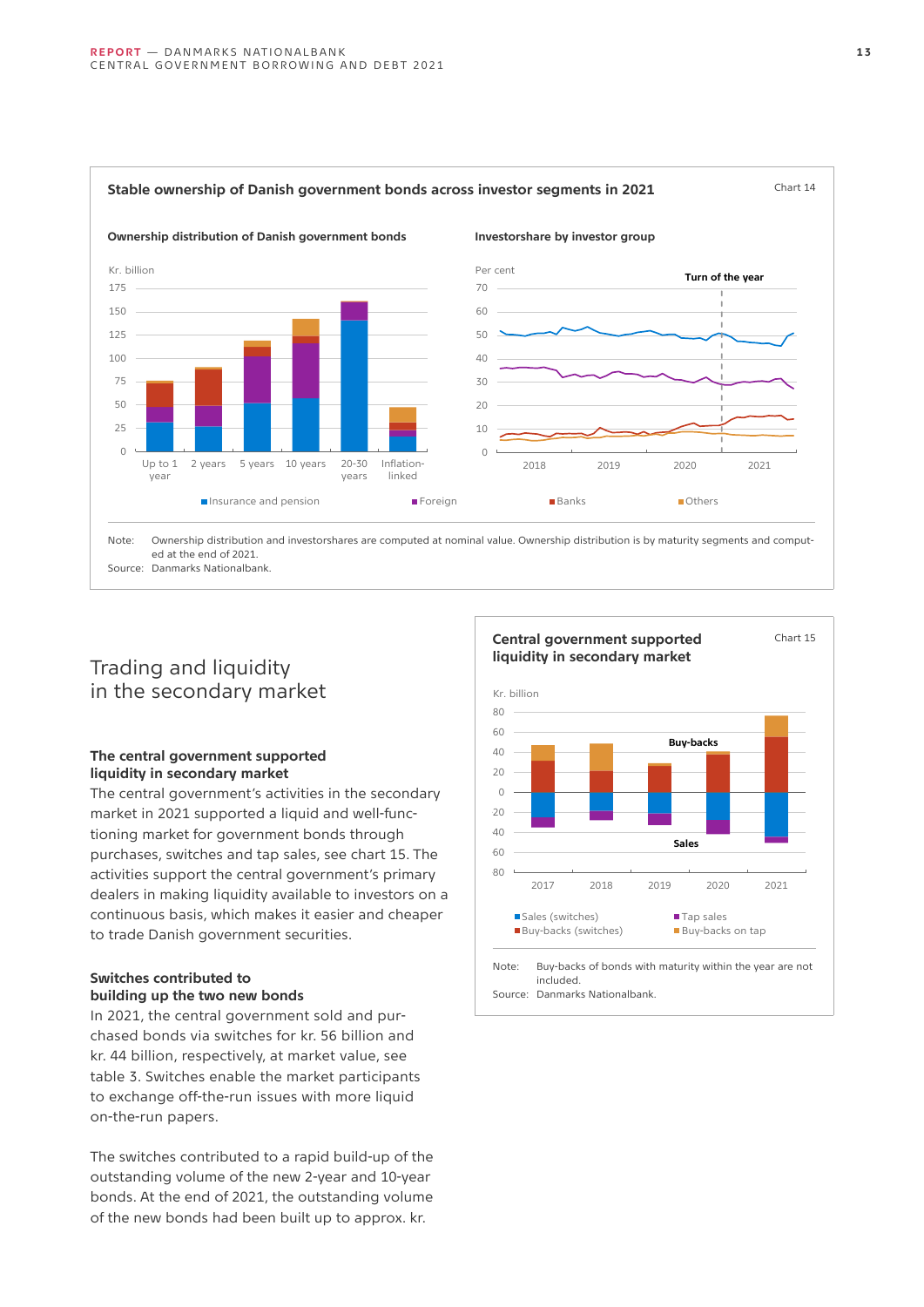40 billion and kr. 60 billion, respectively, of which around a third were issued via switches.

### **Introduction of switch operations via the central government's auction system**

After a trial period in early 2021, the central government began making switches in line with the regular auctions via the central government's auction system, MTS PAF. The initiative helped align the central government's trading activities and was received positively by the market participants.

Switches via auction make it easier for the market participants to participate, as they now can bid on different quantities and prices. This increased the interest of switches in 2021.

### **Trading in government securities was supported by the primary dealer model**

The central government's primary dealer model gives the participating banks an increased incentive to set tight prices on the interdealer platform MTS Denmark.7 This strengthens price transparency and makes Danish government securities more attractive to investors.

During the first months of the year, the spread widened between purchase and sale prices (the bidask spread) in long Danish government securities, see chart 16. This was mainly driven by increasing volatility and increased demand for liquidity in the interdealer market as a result of sharp interest rate increases. As the markets calmed again, the spread narrowed once more. The rapid narrowing of the spread underlines that the central government's primary dealer model functions well.

| Switches in 2021             |           | Table 3   |
|------------------------------|-----------|-----------|
| Kr. million,<br>market value | Purchases | Issuances |
| 0.25 per cent 2022           | 1,710     |           |
| 0.10 per cent 2023i          | 2,286     |           |
| 0.00 per cent 2024           |           | 14,994    |
| 1.75 per cent 2025           | 14,299    |           |
| 0.50 per cent 2027           |           | 2,000     |
| 0.50 per cent 2029           | 21,903    |           |
| 0.10 per cent 2030i          |           | 2,438     |
| 0.00 per cent 2031           |           | 17,424    |
| 4.50 per cent 2039           | 15,531    |           |
| 0.25 per cent 2052           |           | 7,440     |
| Total                        | 55,729    | 44,296    |



<sup>7</sup> Current market prices on MTS Denmark calculated as best purchase and sales prices for aggregate quantities are publicly available with a delay of 15 minutes (*[link](https://www.nationalbanken.dk/en/governmentdebt/Secondarytradingandmarketmaking/Pages/Current-pricing.aspx)*). Market participants can gain access to real-time prices against a small fee.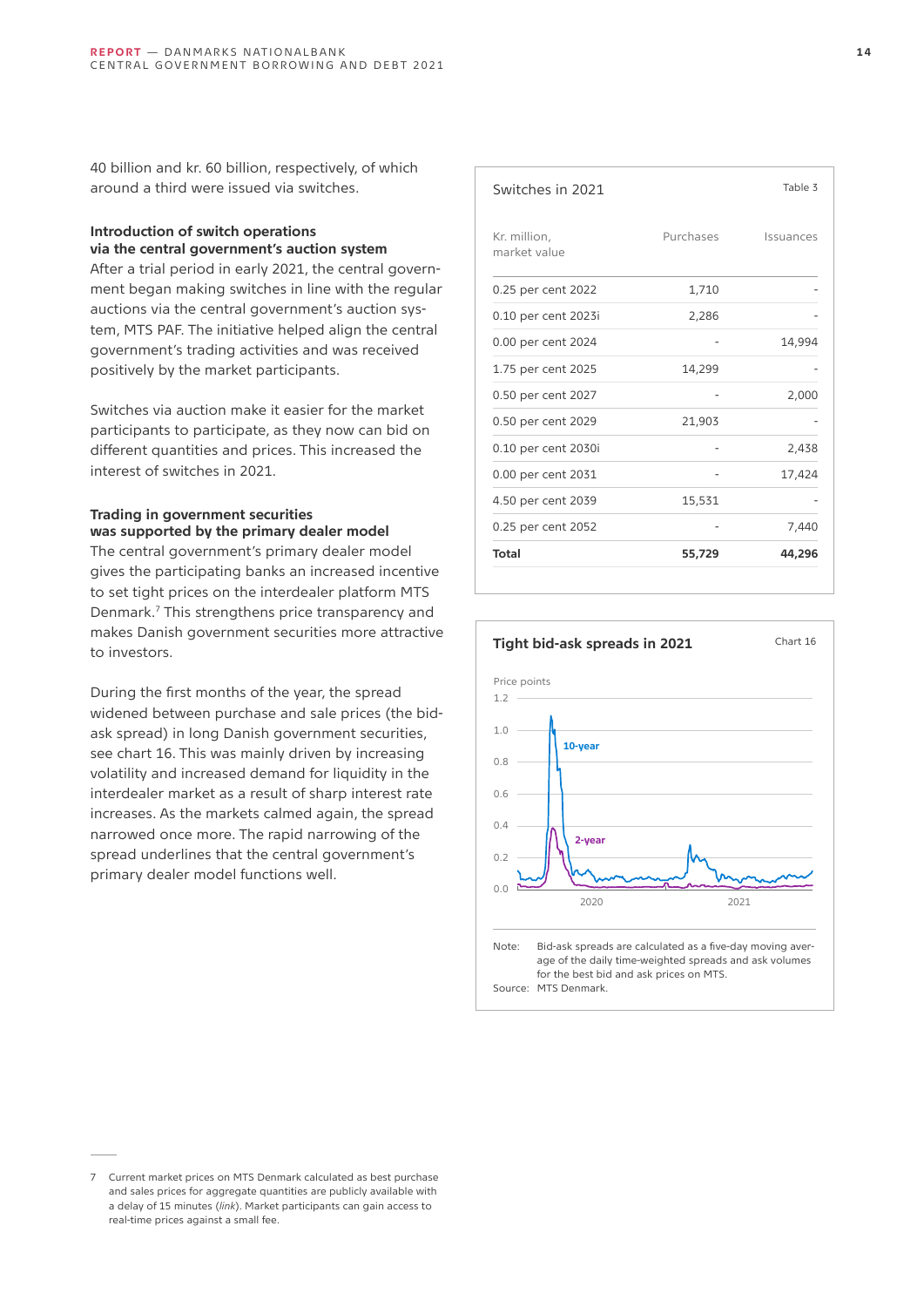### <span id="page-14-0"></span>Green bonds

In December 2021, it was announced that the central government will issue its first green government bond in 2022, see box 3. In the period leading up to the announcement, thorough work has been done to work out the specific details of a green government bond programme.

A significant part of the work with the green bonds has focused on the evaluation and selection of suitable green government expenditures. From the outset, it has been a priority to ensure a high quality of green expenditures, including that they are in compliance with international requirements and criteria. On this background, the selection of green expenditures has been made on the basis of the EU taxonomy for sustainable economic activities.<sup>8</sup> Basing the selection of green investments and expenditures on the EU taxonomy ensures that the expenditures are chosen in accordance with a set of internationally recognised criteria. This helps increase transparency and means that investors can have confidence in their investments.

The EU taxonomy has strict requirements for division, which has required the involvement of a large number of experts and ministries. Going forward, the current green expenditures under the central government's green bond programme will be evaluated on an annual basis in connection with the preparation of the Finance Act for the coming year. Here, a decision will also be made as to whether new green expenditures are to be included.

To ensure high credibility of the central government's green bonds, the central government has obtained an independent, external assessment of its green bond programme from Cicero<sup>9</sup>. Here, the bond programme has been given a *dark green* rating (*[link](https://www.nationalbanken.dk/en/governmentdebt/green_bonds/Documents/Second%20Party%20Opinion.pdf)*). This is the highest climate and environmental accreditation that an issuer can be granted.

The market for green bonds is still under development – also when it comes to regulation. The central

### Green bonds Box 3

Green government bonds are any type of bond instrument where an amount corresponding to the proceeds is exclusively used for full or partial financing or refinancing of new and/or existing suitable green projects/expenditures.

With the issuance of the central government's green bond, an amount corresponding to the proceeds from the sale will be allocated to green government expenditures which support the production of renewable energy in the form of wind and solar energy and the green transition of the transport sector.

government's green bond programme aims to be at the forefront of developments and has therefore been adjusted to the EU Commission's proposal for an EU Green Bond Standard from June 2021. The development in this area will be monitored on an ongoing basis, and, if necessary, the green bond programme will be adjusted continuously to ensure that it meets the best market practices in the area at any given time.

More information can be found on Danmarks Nationalbank's website, including in the central government's *Green Bond Framework*, which describes the framework for the green government bonds (*[link](https://www.nationalbanken.dk/da/statsgaeld/groenne_obligationer/Sider/default.aspx)*).

### **Issuance based on twin bond model**

In the work with the green bonds, Danmarks Nationalbank has explored various issuance models in parallel with the design of the central government's Green Bond Framework. Here, the choice has fallen on the so-called twin bond model, which Germany introduced in 2020.

For example, the model entails that a 10-year green government bond is issued with the same maturity, coupon and repayment profile as the conventional 10-year benchmark government bond, for example 0.00 per cent 2031.

<sup>8</sup> See (*[link](https://www.nationalbanken.dk/en/governmentdebt/green_bonds/Documents/Background%20note.pdf)*) for more information about the EU taxonomy, EU Green Bond Standard etc.

<sup>9</sup> Cicero is an independent and research-based provider of second party opinions on green bonds. Read more on Cicero's website (*[link](https://cicero.green/)*).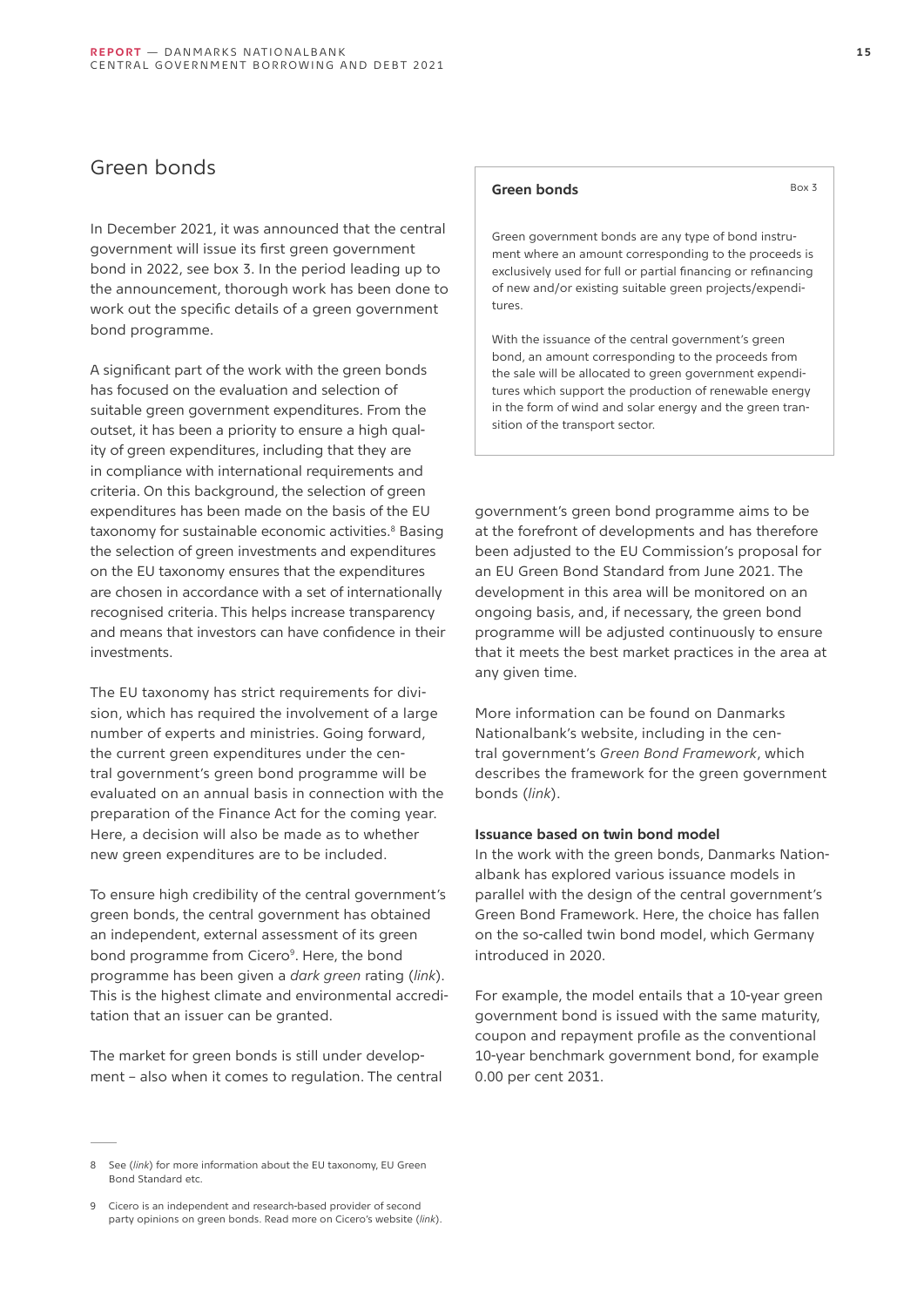<span id="page-15-0"></span>The advantage of the twin bond model is that it supports the liquidity of the green bond. It does so by allowing investors to make a one-on-one exchange of the 10-year green twin bond to the corresponding and more liquid conventional 10-year twin bond. The exchange facility is only one way, and the investors thus does not have the option of exchanging the conventional twin bond for the corresponding green twin bond.

### Risk management

The purpose of the central government's risk management is to identify and manage risks related to central government borrowing and debt. The risk management generally supports the overall objective of the central government debt policy: to cover the central government financing requirement at the lowest possible long-term costs, while taking the degree of risk into account.

The risk management of the central government's debt is particularly aimed at risks connected with the development in interest rates, as the central government only has limited exchange rate and credit risks. The duration of central government debt is the overall management guide for interest rate risk, but it is also supplemented by scenario calculations for interest costs and other risk measures, see box 4.

### **The central government has maintained low interest rate risk**

In 2021, the average duration of the central government debt was 9.7 years, calculated without discounting, see chart 17. This is in line with the target set at 9.5 years  $\pm$  0.5 years at the beginning of the year.

In 2020 and 2021, the average maturity of the domestic bond issuances has been slightly higher than in previous years, see table 1 under *Central government borrowing ([link](#page-10-0))*. However, the duration of the central government debt has not increased in the same period and is on a par with 2019. One reason for this is that the outstanding volume in the short-term loan programmes has been at a relatively high level periodically during the year. At the same time, there has been on-lending with long maturity, which is included as an asset in the consolidated risk management.

### **Risk measures** Box 4

Several different risk measures are monitored in connection with risk management. Some of these risk measures are described below.

**The average time to refixing** is defined as the average time until the debt portfolio, incl. derivatives, become subject to a new interest rate. Thus it provides a measure of how long it takes on average before changes in market interest rates have an effect on the interest charges on the debt.

**The short-term refinancing volume** is calculated as redemptions of existing debt over the next 12 months, and thus expresses repayments payable by the central government in the short term. The refinancing volume is measured both in absolute terms, relative to the debt and as a share of GDP.

**The duration calculated without discounting** measures the average fixed interest period on all the cash flows of the portfolio calculated at nominal value. The calculation of the duration includes both financial liabilities and assets managed by Danmarks Nationalbank. In practice, this means that payments from the bond holdings in central government funds, the account balance at Danmarks Nationalbank and on-lending to the state-owned companies are set off against the payments on the central government's domestic and foreign debt.



Source: Danmarks Nationalbank.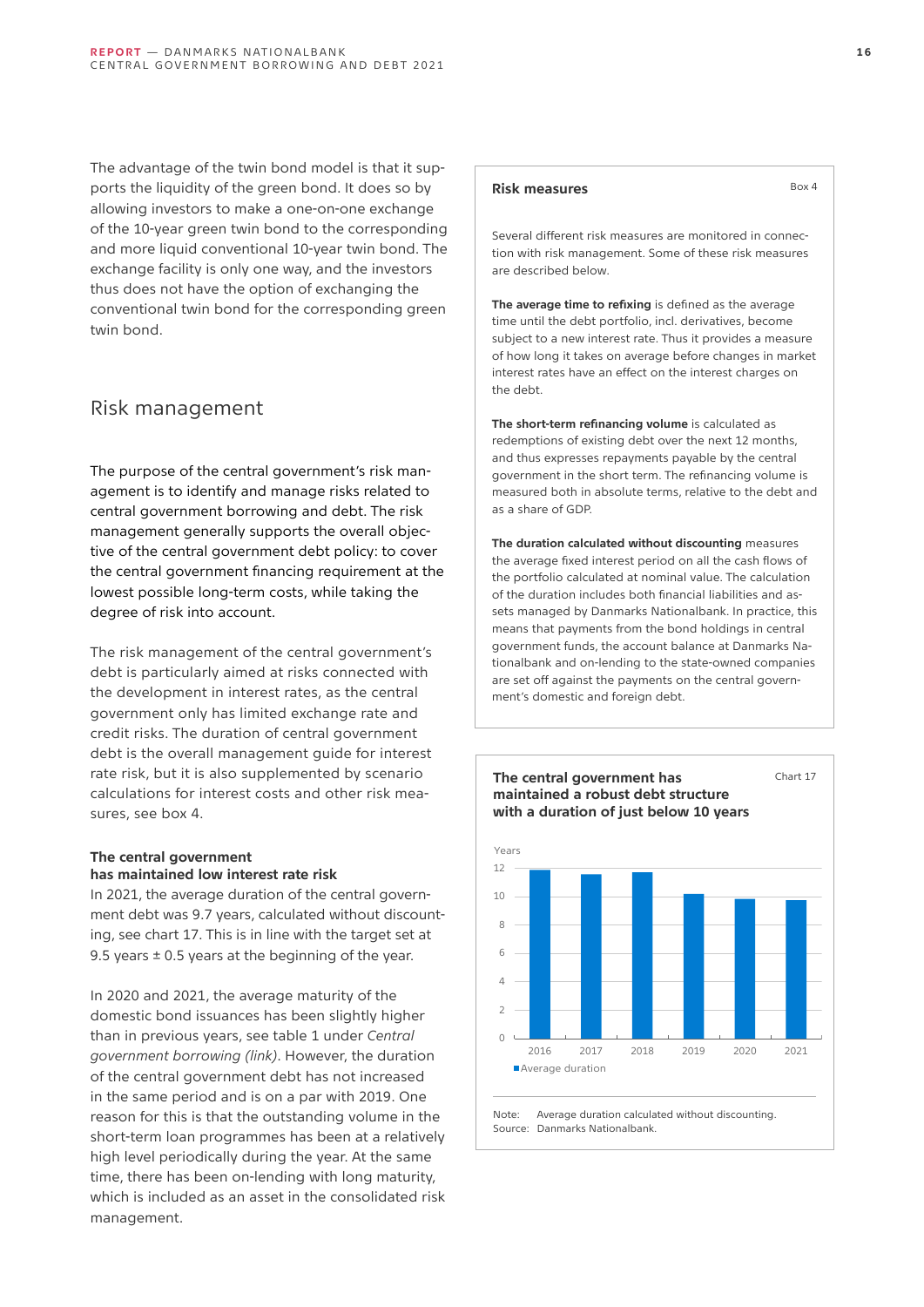

Source: ESDM and Danmarks Nationalbank.

#### **Debt profile is resilient to interest rate increases**

At the end of 2021, the average time to refixing on the central government debt was 8.2 years, which is on a par with other comparable countries, see chart 18 (left). The relatively high average time to refixing contributes to ensuring that any interest rate increases only make themselves felt gradually on the central government's interest costs. For example, an upward parallel shift in the yield curve of 1 percentage point at the beginning of 2022 will result in an increase in the expected interest costs of less than kr. 0.5 billion annually after five years, see chart 18 (right). To begin with, the total interest costs will actually decrease. The reason for this is that higher interest rates have an immediate effect on the interest accrual on the central government's account, while the debt costs increase concurrently with new debt being issued or existing debt being refinanced.

### **The central government's short refinancing volume is largely back to the level from before the covid-19 crisis**

At the end of 2021, the central government's shortterm refinancing volume, i.e. debt maturing within the coming 12 months, was just over kr. 150 billion, equal to 21 per cent of the total debt<sup>10</sup>. This is kr. 66 billion down on the previous year. The reduction in 2021 primarily reflects that the outstanding volume in commercial papers and T-bills has been reduced, see chart 19 (left).

The central government's short-term refinancing volume is still at an increased level relative to previous years, but this must be seen in the light of a high balance in the central government's account. If the refinancing volume is adjusted for the balance in the central government's account, the short-term refinancing risk is on a par with 2019, see chart 19

<sup>10</sup> The refinancing volume has been calculated for the central government's total liabilities. Assets such as account balances, on-lending and bonds for financing social housing are not offset.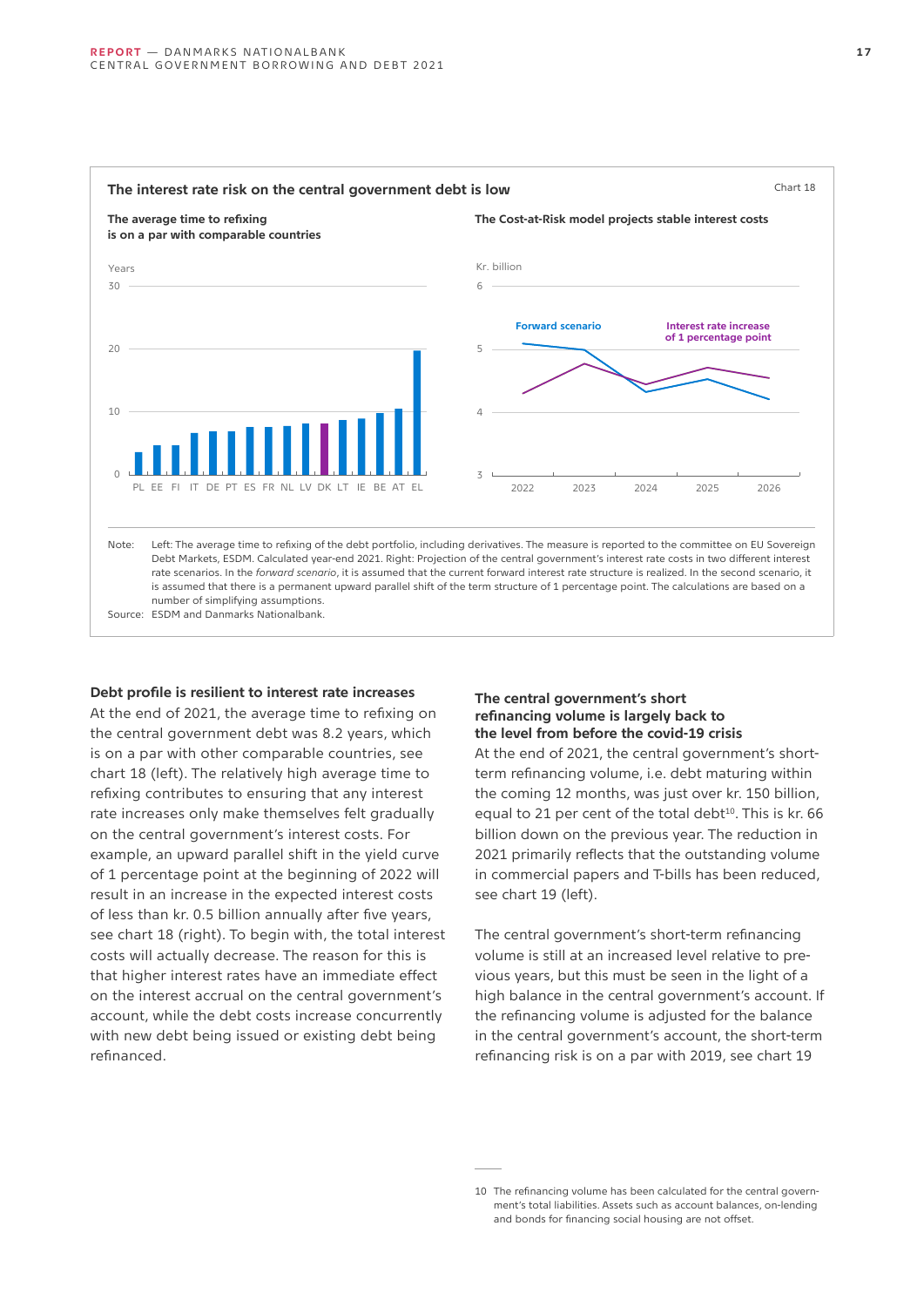<span id="page-17-0"></span>

(left). Internationally, Denmark has a relatively low refinancing risk and is in line with other countries with a low debt burden, see chart 19 (right).

### On-lending and central government guarantees

On-lending and central government guarantees enable state-owned companies to finance their operations at a low cost, see box 4. On-lending is preferred in the vast majority of cases as it both ensures the cheapest source of financing and consolidates government borrowing on its bond series. At the end of 2021, on-lending amounted kr. 150 billion, which is an increase of kr. 22 billion. Central government guarantees managed by Danmarks Nationalbank amounted to kr. 9.7 billion against kr. 11 billion in 2020.

### **Several new companies with access to on-lending**

In 2021, six new companies received on-lending for the first time. These companies were Evida, Naviair, Vaekstfonden – the Danish Growth Fund, Danmarks Grønne Fremtidsfond (The Danish Green Future

### **Loan guarantees managed by Danmarks Nationalbank on behalf of the central government**

| <b>Total</b>                                          | 9,664 | 0.4                         |
|-------------------------------------------------------|-------|-----------------------------|
| The Danish<br>Guarantee Fund for<br>Non-life Insurers | 746   | 0.0                         |
| DR (Danish Broad-<br>casting Corporation)             | 436   | 0.0                         |
| DSB (the Danish<br>State Railways)                    | 245   | 0.0                         |
| Øresundsbro<br>Konsortiet I/S                         | 6,767 | 0.3                         |
| A/S Femern<br>Landworks                               | 86    | 0.0                         |
| Fjord Link<br>Frederikssund                           | 27    | 0.0                         |
| A/S Øresund                                           | 528   | 0.0                         |
| A/S Storebælt                                         | 828   | 0.0                         |
| End of 2021                                           |       | Kr. million Per cent of GDP |

Note: The figures include guaranteed swaps. Details may not add due to of rounding.

Source: Reporting from the state-owned companies.

Table 4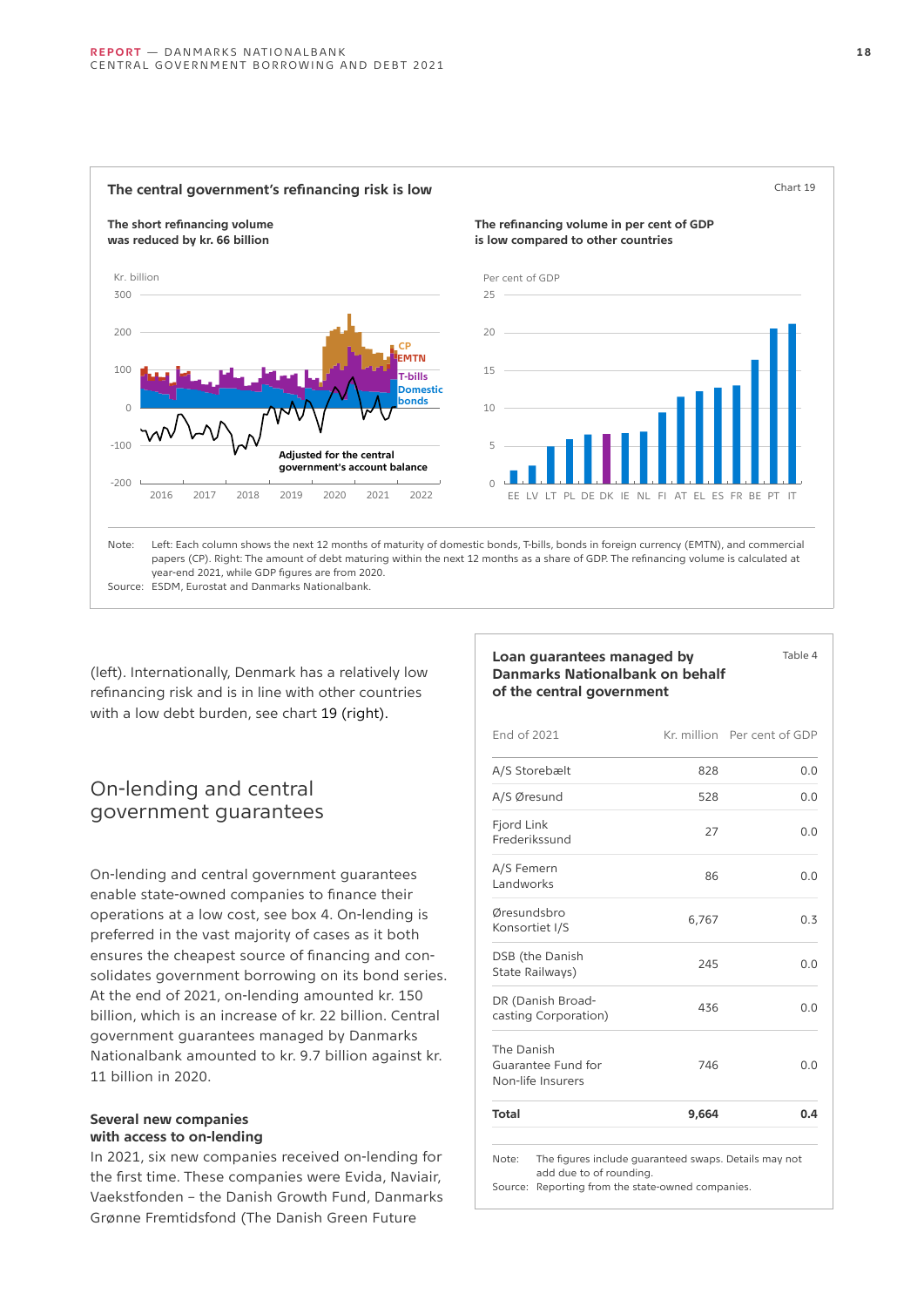<span id="page-18-0"></span>Fund), Danmarks Grønne Investeringsfond (The Danish Green Investment Fund) and Kalaallit Airports International. The number of companies with central government on-lending has thus grown from 15 to 21. Among the new counterparties, only Kalaallit Airports International and Evida are classic infrastructure companies, while the others have either received on-lending as part of the central government's aim to promote the green agenda, as a result of covid-19 relief packages or other growth-promoting initiatives. Despite the increase in the number of companies, the infrastructure companies still receive by far the largest part of the on-lending.

On-lending to state-owned companies will continue to make up a significant part of the central government issuances in the years to come. Especially Femern Landworks contributes significantly to the on-lending volume and is expected to account for a third of the on-lending granted in the coming years.

### Social housing

The central government supports social housing and independent nursing homes through debt service support, guarantees and purchases of bonds to finance subsidised construction. The debt service support makes up the difference between the resident's payments and the total debt service. The central government thus bears the interest rate risk on the loans. By purchasing bonds for financing social housing, it is ensured that the financing takes place on the same terms as the central government's own financing.

In 2021, the central government purchased bonds to finance social housing for kr. 19 billion excl. early redemptions equal to 20 per cent of the central government's bond issuances, see chart 20. Since 2018 the central government has purchased bonds to finance social housing totalling kr. 136 billion, 17 per cent of the total domestic debt has been put toward financing social housing.

### **On-lending** Box 5

In connection with on-lending, the state-owned company takes out a loan directly from the central government. The loan proceeds are disbursed from the central government's account, and the derived financing need is met by the central government issuing bonds on an ongoing basis. The companies pay interest and make amortisations to the central government corresponding to the terms for government bonds. When a company requests on-lending, the price of the loan is fixed based on the market price of the corresponding government bond.

On-lending is based on a political wish to support selected projects through cheaper financing. As a result of the central government's high creditworthiness, on-lending means, just like government-guaranteed loans, that the company can obtain financing at a lower cost than if it had to raise the loan itself in the market. Financing via on-lending will normally be cheaper for the company than the issue of government-guaranteed bonds because the liquidity is significantly higher in the government bond series. The company saves the liquidity premium that investors would otherwise demand in the form of a higher interest rate.

On-lending increases the central government debt because it increases the central government's borrowing or reduces the balance on the central government's account, while the asset in the form of the loan to the company from the central government is not offset.

A number of schemes have also been set up that are not managed by Danmarks Nationalbank. In addition to on-lending to internal government agencies and the National Building Foundation, on-lending is also granted to Udbetaling Danmark – Public Benefits Administration and to LD Pensions. The latter scheme has been set up to finance early disbursement of holiday allowances in 2020 and 2021. In 2020, on-lending to LD Pensions amounted kr. 51 billion out of the total on-lending volume of kr. 65 billion. The loans are not managed by Danmarks Nationalbank, as the loans are granted on terms that deviate from the central government's borrowing. For example, no interest is charged on on-lending to LD Pensions, but it is indexed at the rate of wage increase.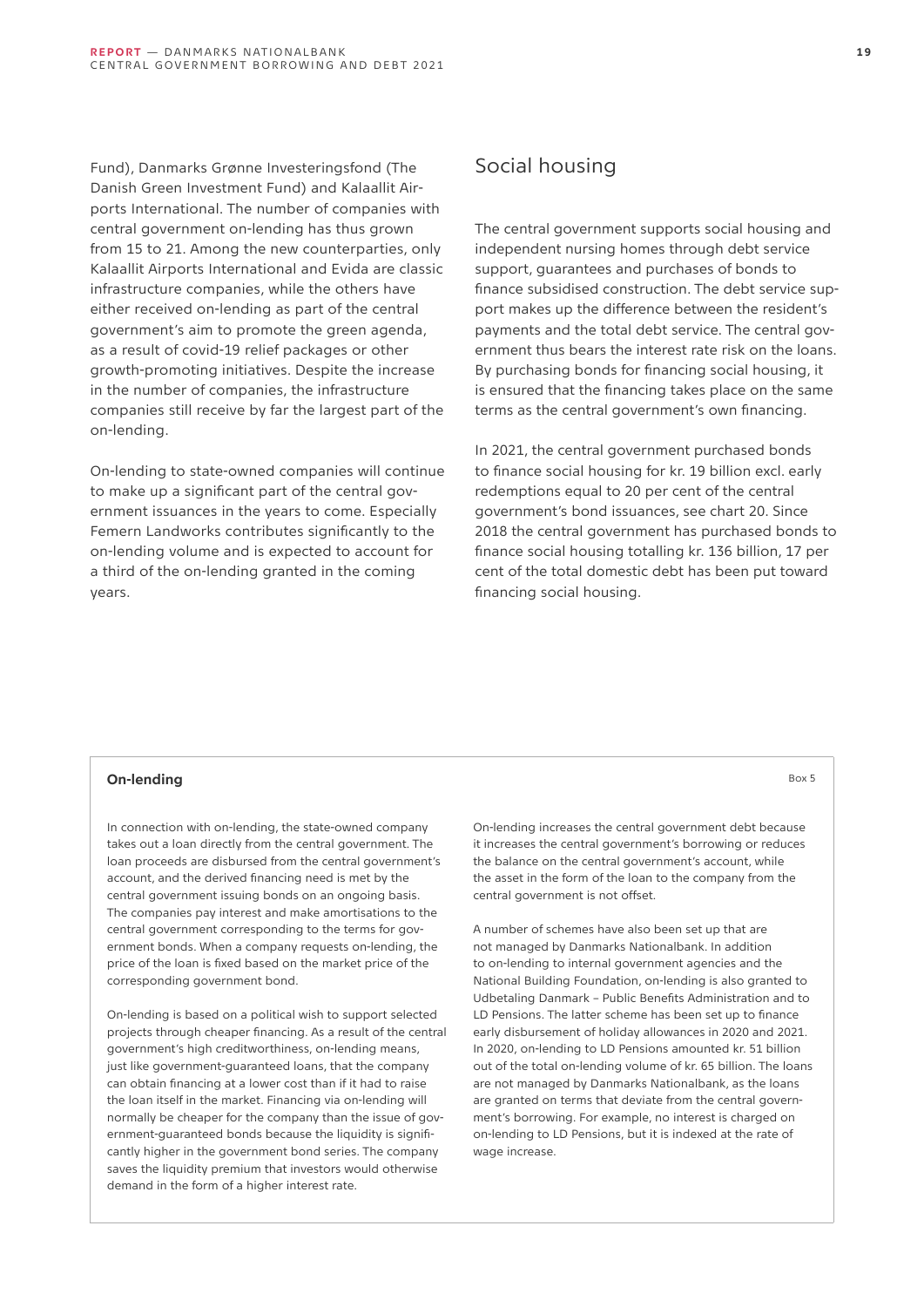| On-lending in 2021                                   |                          |                            |                                                   | Table 5                 |
|------------------------------------------------------|--------------------------|----------------------------|---------------------------------------------------|-------------------------|
| Kr. billion,<br>nominal value                        | Holding,<br>end of 2020  | Gross borrowing<br>in 2021 | Amortisations and<br>early redemptions<br>in 2021 | Holding,<br>end of 2021 |
| Infrastructure                                       |                          |                            |                                                   |                         |
| A/S Femern Landworks                                 | 5.4                      | 5.9                        | 0.3                                               | 11.2                    |
| A/S Storebælt                                        | 18.3                     | 1.9                        | 2.1                                               | 18.2                    |
| A/S Øresund                                          | 10.8                     | 1.0                        | 0.7                                               | 11.1                    |
| Energinet                                            | 31.0                     | 2.5                        | 4.2                                               | 29.5                    |
| Evida Holding                                        |                          | 2.7                        | 0.0                                               | 2.5                     |
| Femern Belt A/S                                      | 11.8                     | 1.8                        | 6.8                                               | 7.2                     |
| Fjord Link Frederikssund                             | 0.8                      | 0.0                        | 0.0                                               | 0.8                     |
| Kalaallit Airports International                     | $\overline{a}$           | 0.2                        | 0.0                                               | 0.2                     |
| Metroselskabet I/S                                   | 31.9                     | 4.8                        | 4.7                                               | 32.0                    |
| Greater Copenhagen Light Rail                        | 1.3                      | 0.6                        | 0.0                                               | 1.9                     |
| Sund & Bælt Holding A/S                              | 0.7                      | 0.0                        | 0.0                                               | 0.7                     |
| CPH City & Port Development                          | 12.3                     | 2.2                        | 2.0                                               | 12.5                    |
| Other                                                |                          |                            |                                                   |                         |
| The Danish Green Future Fund                         | $\overline{\phantom{m}}$ | 0.1                        | 0.0                                               | 0.1                     |
| Danish Ship Finance                                  | 0.3                      | 0.0                        | 0.1                                               | 0.2                     |
| The Danish Green Investment Fund                     | $\overline{a}$           | 2.8                        | 0.9                                               | 1.9                     |
| DR (Danish Broadcasting Corporation)                 | 2.8                      | 0.8                        | 0.7                                               | 2.8                     |
| EKF (Danish Export Credit Agency)                    | 10.3                     | 0.0                        | 1.7                                               | 8.6                     |
| Investment Fund for<br>Developing Countries          | 0.2                      | 0.1                        | 0.0                                               | 0.3                     |
| Naviair                                              | $\overline{a}$           | 0.5                        | 0.0                                               | 0.5                     |
| Nordsøfonden<br>(Danish State's oil and gas company) | 0.5                      | 0.5                        | 0.0                                               | 1.0                     |
| Vaekstfonden                                         | $\overline{a}$           | 21.6                       | 15.6                                              | 6.0                     |
| <b>Total</b>                                         | 138.3                    | 49.9                       | 39.6                                              | 149.2                   |

Note: On-lending to Danish Ship Finance has been stated without the hedging portfolio. The sum of movements for the company during the year does not equal the change in the portfolio due to changes in the exchange rate between dollar and krone. The difference is matched by a corresponding change in the central government's hedging portfolio. Details may not add due to rounding.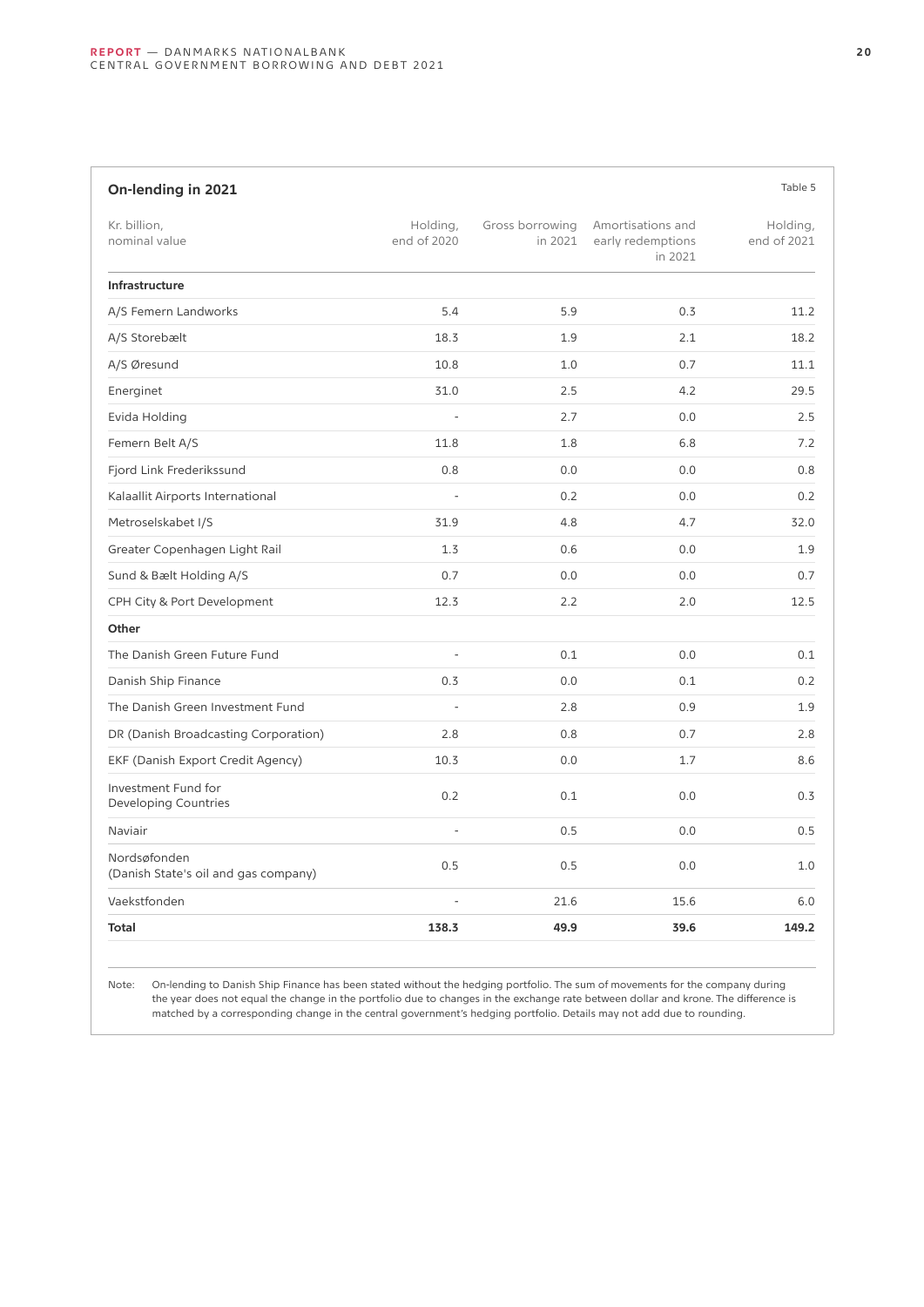### <span id="page-20-0"></span>Government funds

On behalf of the central government, Danmarks Nationalbank manages the assets of the Social Pension Fund (SPF), Innovation Fund Denmark and the Fund for Better Working Environment and Labour Retention. The assets of the funds are set off in the statement of the central government debt and are managed together with the central government's other financial assets and liabilities in the central government debt area.

### **The last funds from SPF were disbursed in 2021**

In 2021, kr. 13.5 billion was disbursed from SPF to the Danish Agency for Labour Market and Recruitment. SPF's last funds have thus been disbursed, and the fund is expected to be wound up after its financial reporting in the 1st half of 2022. SPF was established by an act in 1970, where a special oldage state pension contribution was introduced, see box 5.

### **Innovation Fund Denmark**

The assets of Innovation Fund Denmark amounted to kr. 14 billion at the end of 2021. In line with the strategy, the fund's portfolio of government securities is distributed roughly evenly between shortterm, medium-term and long-term Danish government bonds. Kr. 400 million was transferred from the fund to the Danish Ministry of Higher Education and Science in 2021. The transfers were primarily financed by divestments and to a lesser extent by interest income in the fund totalling kr. 32 million.

### **Fund for Better Working**

### **Environment and Labour Retention**

The assets of the Fund for Better Working Environment and Labour Retention amounted to kr. 0.7 billion at the end of 2021. According to the legislation, the fund's assets may only be invested in Danish government bonds. At the end of the year, all funds were deposited in the central government's account with Danmarks Nationalbank. There were no transfers from the fund in 2021.



### **The funds' income and expenses in 2021**

| Kr. million                       | <b>SPF</b> | Innovation Fund<br>Denmark | Fund for Better<br>Working Environ-<br>ment and Labour<br>Retention |
|-----------------------------------|------------|----------------------------|---------------------------------------------------------------------|
| <b>Revenues</b>                   |            |                            |                                                                     |
| Interest etc. $1$                 | 255        | 57                         | -5                                                                  |
| <b>Expenses</b>                   |            |                            |                                                                     |
| Transfer<br>to Ministry           | 13,538     | 400                        |                                                                     |
| Pension<br>yield tax <sup>2</sup> | ∩          |                            |                                                                     |
| <b>Net</b><br>revenues            | $-13,283$  | $-343$                     | -5                                                                  |

Net statement of interest received, interest receivable and distributed capital losses on buy-backs.

2. Pension yield tax is paid on yields for the previous year.

Table 6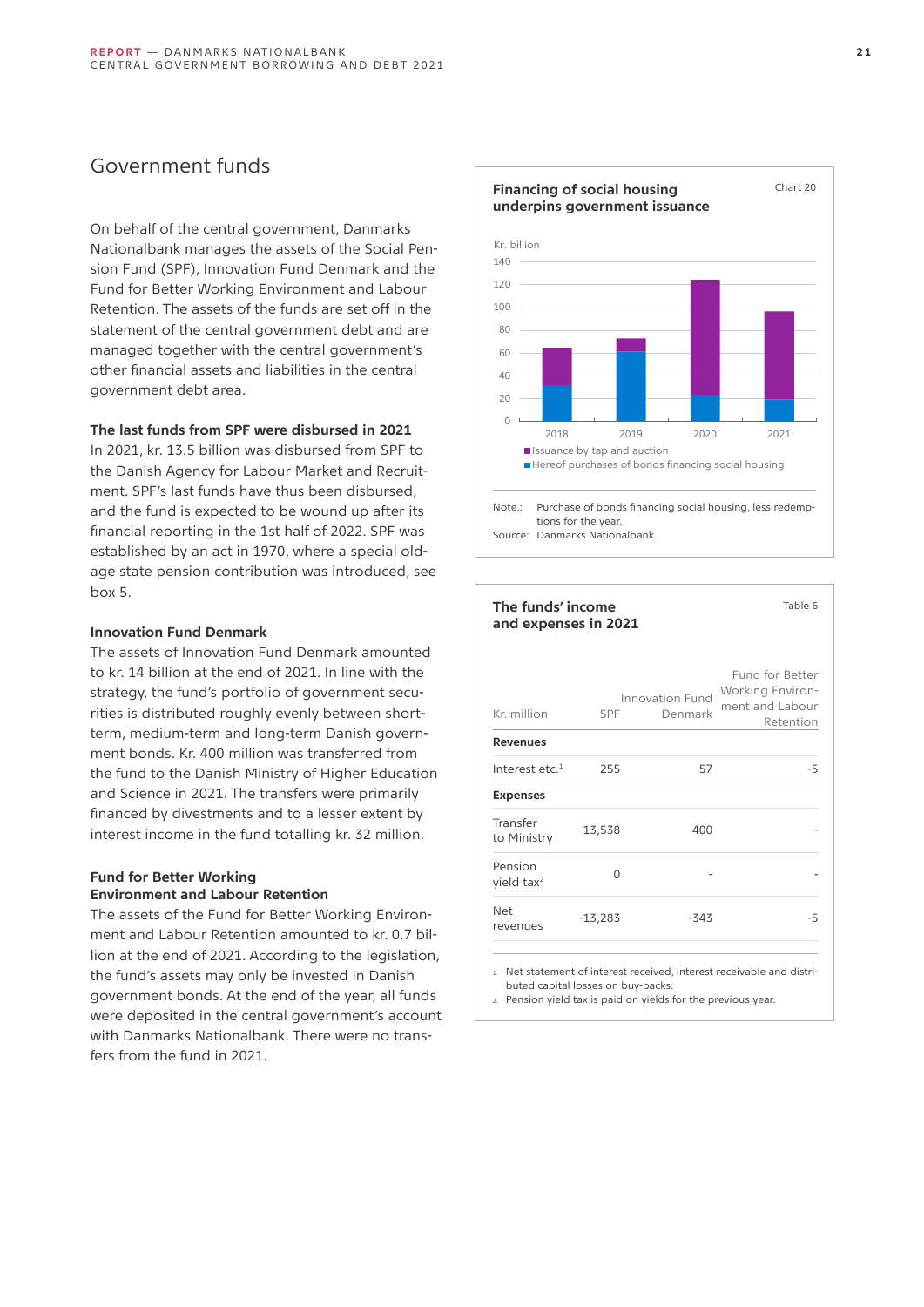### **The Social Pension Fund** Box 6

The Social Pension Fund (SPF) was established by an act in 1970. The act introduced a special retirement pension contribution of 1 per cent in the years 1971-73 and of 2 per cent in the following years. The proceeds were allocated to SPF and invested in bonds.

With effect from 1 January 1982, the act was amended to the effect that the pension contributions – and thus the contributions to the fund – ceased. It was decided that the interest from the fund's bond portfolio was to be used for pension improvements.

In the years 1986-1995, an annual amount corresponding to 1.5 per cent of the fund's assets was transferred. In 1996, the principles were changed, so that the base capital could also be used for pension improvements. Following the change, there has been a gradual reduction of the fund's base capital as a result of the annual transfers having been higher than the interest income on the fund's bond portfolio.

SPF's funds were invested in listed bonds. From 1995, it was decided gradually to convert the portfolio to government bonds. This meant simpler risk management, as part of the interest rate risk on the central government debt could be hedged via SPF's investments. From 2007, investments were again made in other listed bonds. The declining central government debt limited the supply of government bonds, but the consideration for hedging of the central government's interest rate risk in financing of social housing was also part of the basis for the decision. In 2018, the financing of social housing and other subsidised construction was reorganised, making hedging via SPF superfluous.

### **SPF's portfolio of bonds**



Note: Calculated at nominal indexed value. From 1970 to 1983, a division between government bonds and mortgage bonds is not possible. The figures have been adjusted for adjustable-rate bonds with value after the turn of the year. Source: Danmarks Nationalbank.

#### The government funds' assets, end of 2021 **Table 7** about 2021 **Table 7** about 2021

| Nominal value,<br>kr. billion  | <b>SPF</b>                   | Innovation Fund<br>Denmark | Fund for Better<br><b>Working Environment</b><br>and Labour Retention | Share of<br>outstanding amount,<br>per cent <sup>1</sup> |
|--------------------------------|------------------------------|----------------------------|-----------------------------------------------------------------------|----------------------------------------------------------|
| 1.5 per cent bullet loan 2023  |                              | 2.8                        |                                                                       | 5.2                                                      |
| 7 per cent bullet loan 2024    | $\overline{\phantom{a}}$     | 1.4                        |                                                                       | 37.9                                                     |
| 1.75 per cent bullet loan 2025 |                              | 2.2                        |                                                                       | 4.2                                                      |
| 0.5 per cent bullet loan 2027  |                              | 3.9                        | $\overline{\phantom{a}}$                                              | 4.9                                                      |
| 0.5 per cent bullet loan 2029  | $\qquad \qquad \blacksquare$ | 2.6                        |                                                                       | 2.9                                                      |
| 4.5 per cent bullet loan 2039  | $\overline{a}$               | 1.4                        | $\overline{\phantom{a}}$                                              | 0.4                                                      |
| Government bonds, total        |                              | 13.8                       |                                                                       | 1.9                                                      |
| Account balance                | $\overline{\phantom{a}}$     | 0.4                        | 0.7                                                                   |                                                          |
| <b>Total</b>                   | ٠                            | 14.2                       | 0.7                                                                   |                                                          |

1. States the funds' ownership share of the total outstanding volume of the security.

Note: Details may not add due to rounding.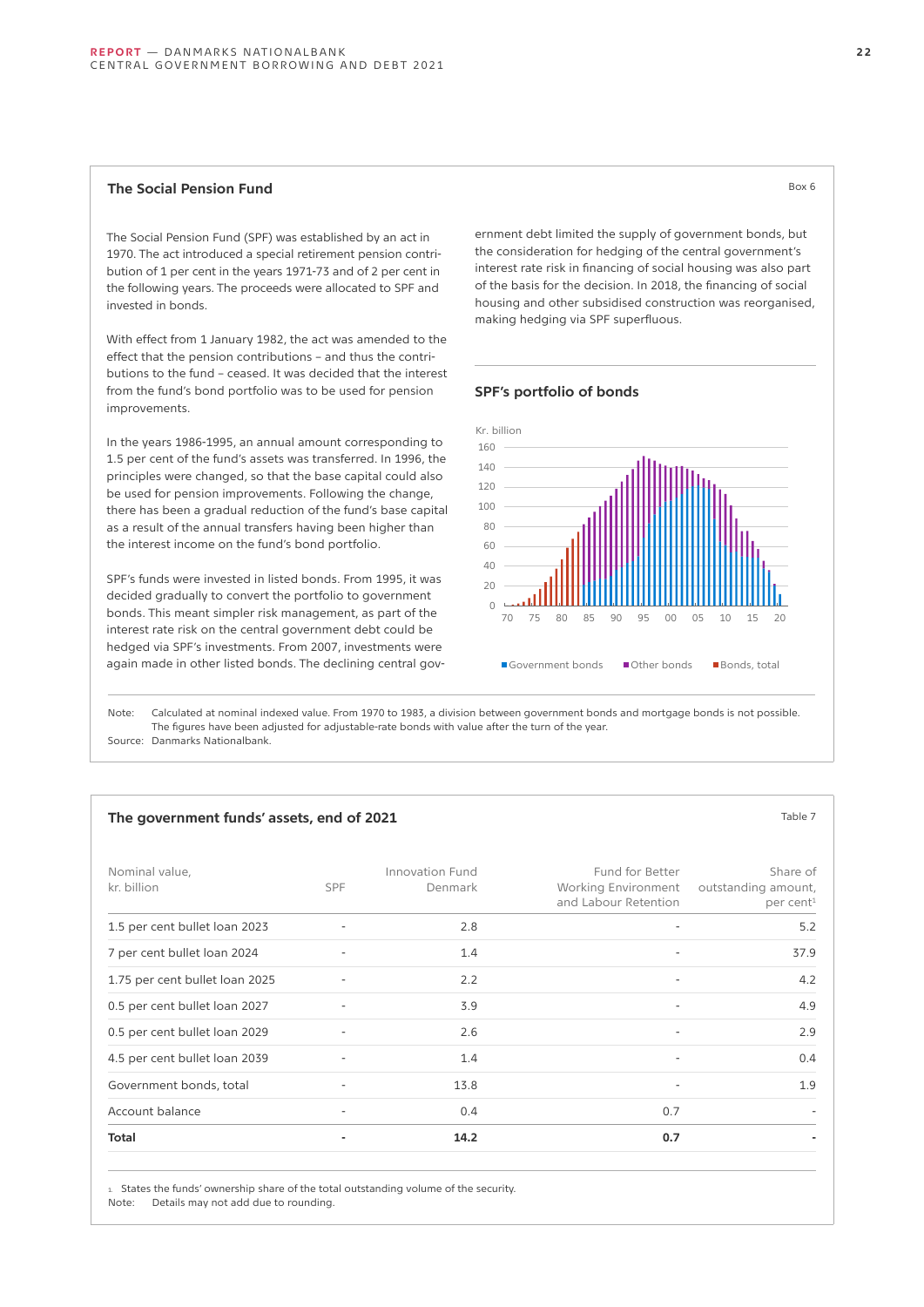### PUBLICATIONS



### **NEWS**

News offers quick and accessible insight into an Analysis, an Economic Memo, a Working Paper or a Report from Danmarks Nationalbank. News is published continuously.



### ANALYSIS

Analyses from Danmarks Nationalbank focus on economic and financial matters. Some Analyses are published at regular intervals, e.g. *Outlook for the Danish economy* and *Financial stability*. Other Analyses are published continuously.



### REPORT

Reports comprise recurring reports and reviews of the functioning of Danmarks Nationalbank and include, for instance, the *Annual report* and the annual publication *Danish government borrowing and debt.*



### ECONOMIC MEMO

An Economic Memo is a cross between an Analysis and a Working Paper and often shows the ongoing study of the authors. The publication series is primarily aimed at professionals. Economic Memos are published continuously.



### WORKING PAPER

Working Papers present research projects by economists in Danmarks Nationalbank and their associates. The series is primarily targeted at professionals and people with an interest in academia. Working Papers are published continuously.

The report consists of a Danish and an English version. In case of doubt regarding the correctness of the translation the Danish version is considered to be binding.

DANMARKS NATIONALBANK LANGELINIE ALLÉ 47 DK-2100 COPENHAGEN Ø WWW.NATIONALBANKEN.DK

This edition closed for contributions on 9 February 2021



### CONTACT

#### **Martin Wagner Toftdahl**

*mwt@nationalbanken.dk +45 3363 6661*  BANKING AND MARKETS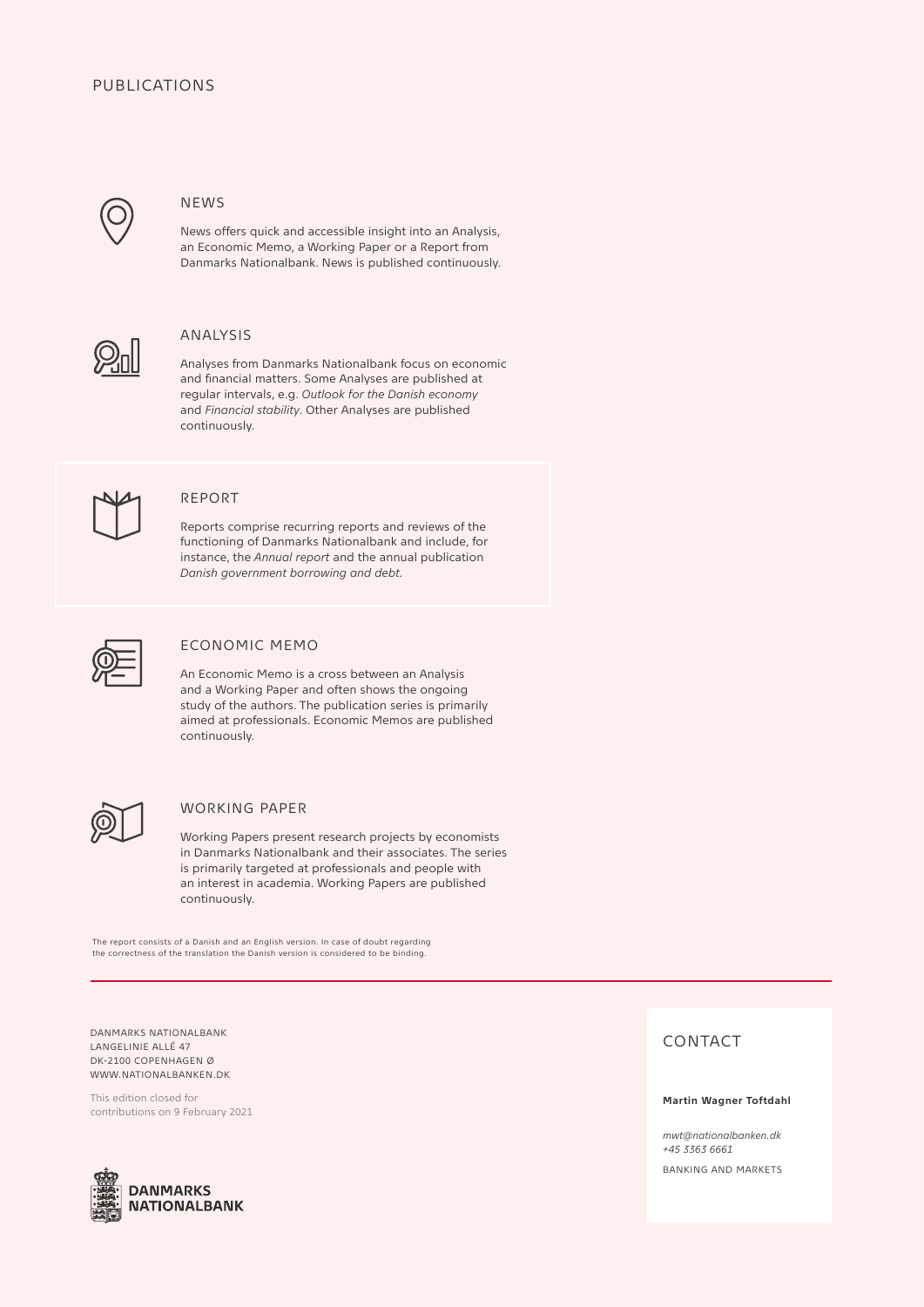## <span id="page-23-0"></span>Danish Government Borrowing and Debt 2021

- **1** CENTRAL-GOVERNMENT DEBT YEAR-END 2011-21
- **2** CENTRAL GOVERNMENT'S FINANCING REQUIREMENT 2019-21
- **3** INTEREST PAYMENTS ON CENTRAL-GOVERNMENT DEBT 2017-21
- **4** ISSUANCE OF DOMESTIC CENTRAL-GOVERNMENT SECURITIES IN 2021
- **5** CENTRAL-GOVERNMENT DOMESTIC DEBT AS OF END-2021 CENTRAL-GOVERNMENT FOREIGN DEBT AS OF END-2021
- **6** CENTRAL-GOVERNMENT PORTFOLIO SWAPS AS OF END-2021
- **7** ON-LENDING AND GOVERNMENT GUARANTEES ADMINISTERED –BY DANMARKS NATIONALBANK 2017-21
- **8** BUY-BACKS FROM THE MARKET BY THE GOVERNMENT AND THE GOVERNMENT FUNDS IN 2021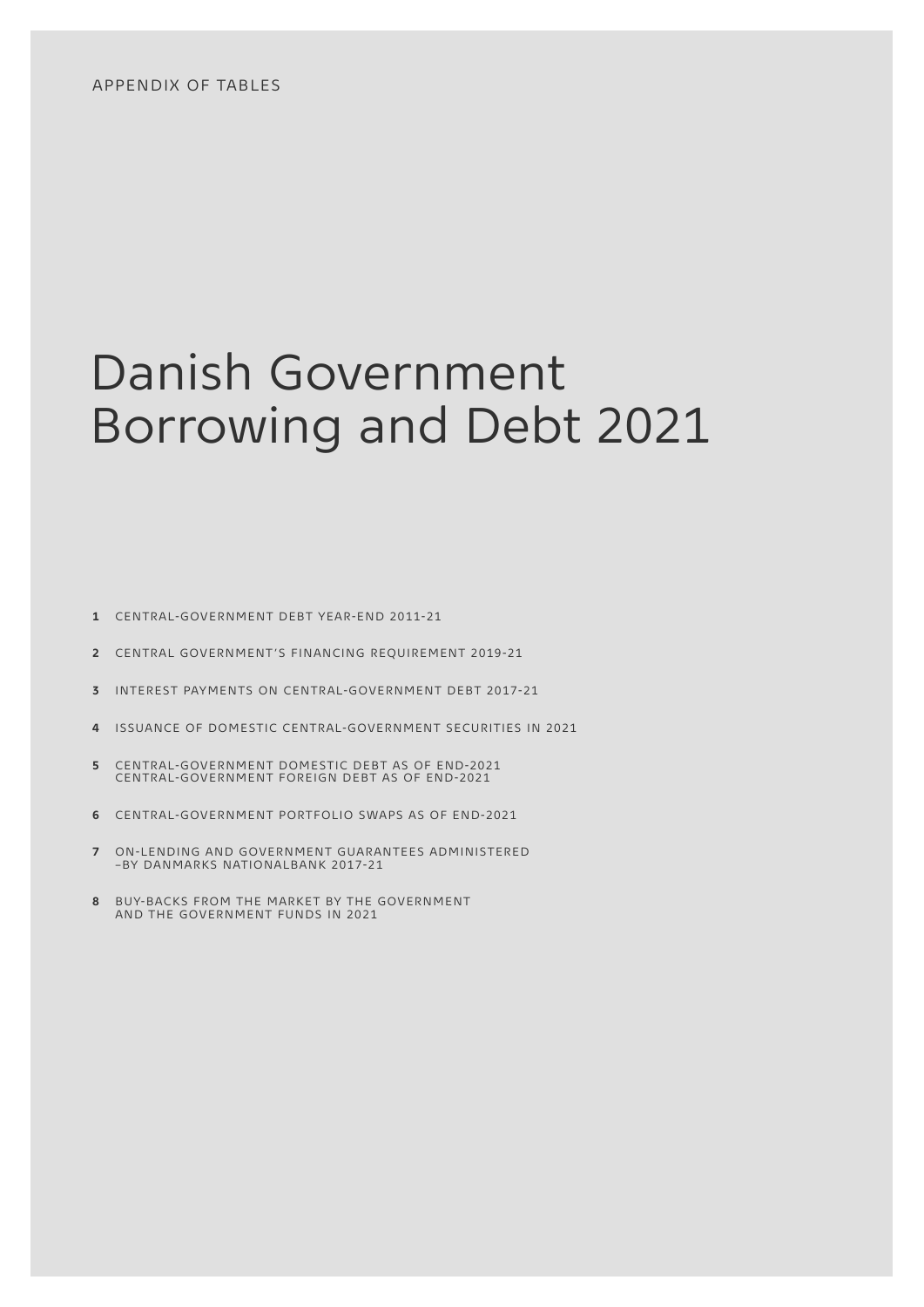| Central-Government Debt year-end 2011-21 (continues next page)                                                                            |            |            |            |            | Table 1    |
|-------------------------------------------------------------------------------------------------------------------------------------------|------------|------------|------------|------------|------------|
| Kr. million                                                                                                                               | 2011       | 2012       | 2013       | 2014       | 2015       |
| A. Loan                                                                                                                                   |            |            |            |            |            |
| Domestic debt                                                                                                                             |            |            |            |            |            |
| - Fixed-rate bonds, nominal                                                                                                               | 606,627    | 620,695    | 615,907    | 637,617    | 584,356    |
| - Inflation-linked bonds <sup>1</sup>                                                                                                     |            | 10,207     | 23,251     | 35,531     | 35,667     |
| - Fisheries Bank bonds                                                                                                                    | 786        | 684        | 594        | 507        | 424        |
| - Treasury bills                                                                                                                          | 44,200     | 44,940     | 32,300     | 29,800     | 29,840     |
| - Currency swaps from kroner to euro (net) <sup>2</sup>                                                                                   | 2,974      | $-1,490$   | $-1,490$   |            |            |
| - Currency swaps from kroner to US dollars                                                                                                | $-8,660$   | $-7,512$   | $-6,364$   | $-5,215$   | $-4,067$   |
| Domestic debt, total                                                                                                                      | 645,927    | 667,524    | 664,198    | 698,240    | 646,220    |
| Foreign debt <sup>3</sup>                                                                                                                 |            |            |            |            |            |
| - in US dollars                                                                                                                           | 8,957      | 7,662      | 6,219      | 5,778      | 5,047      |
| - in euros                                                                                                                                | 102,861    | 82,338     | 69,689     | 53,207     | 28,223     |
| - in other currencies and multi-currency                                                                                                  |            |            |            |            |            |
| Foreign debt, total                                                                                                                       | 111,818    | 90,000     | 75,908     | 58,986     | 33,270     |
| Domestic and foreign debt, total                                                                                                          | 757,745    | 757,524    | 740,106    | 757,225    | 679,490    |
| B. Collateral related to swaps <sup>4</sup>                                                                                               |            |            | 3,596      | 3,804      | 2,859      |
| Government deposits with<br>Danmarks Nationalbank <sup>5</sup>                                                                            | $-223,100$ | $-161,991$ | $-161,953$ | $-213,099$ | $-157,376$ |
| The Social Pension Fund, The Fund for Better<br>D.<br>Working Environment and Labour Retention<br>and The Danish National Innovation Fund |            |            |            |            |            |
| - Government securities                                                                                                                   | $-69,351$  | $-70,859$  | $-65,550$  | $-64,825$  | $-62,399$  |
| - Other securities                                                                                                                        | $-51,393$  | $-37,902$  | $-32,352$  | $-25,259$  | $-17,172$  |
| The three funds, nominal value, total                                                                                                     | $-120,744$ | $-108,761$ | $-94,902$  | $-90,084$  | $-79,571$  |
| E. Bonds to finance social housing                                                                                                        |            |            |            |            |            |
| Central-government debt, total (A+B+C+D+E)                                                                                                | 413,901    | 486,771    | 486,848    | 457,846    | 445,402    |

Note: A positive sign indicates a liability, a negative sign an asset.

1. Inflation-linked bonds are compiled as indexed value at end-year.

2. Currency swaps from kroner to euro less currency swaps from euro to kroner.

3. Foreign loans are compiled after end-exposure.

4. Cash-collateral for the market value of the swap portfolio. A positive number means the counterparties net have posted collateral.

5. Deposits include deposits of the government funds. Government deposit are measured as in Danmarks Nationalbank's balance sheet.

Central-government debt, per cent of GDP 22.4 25.7 25.2 23.1 21.9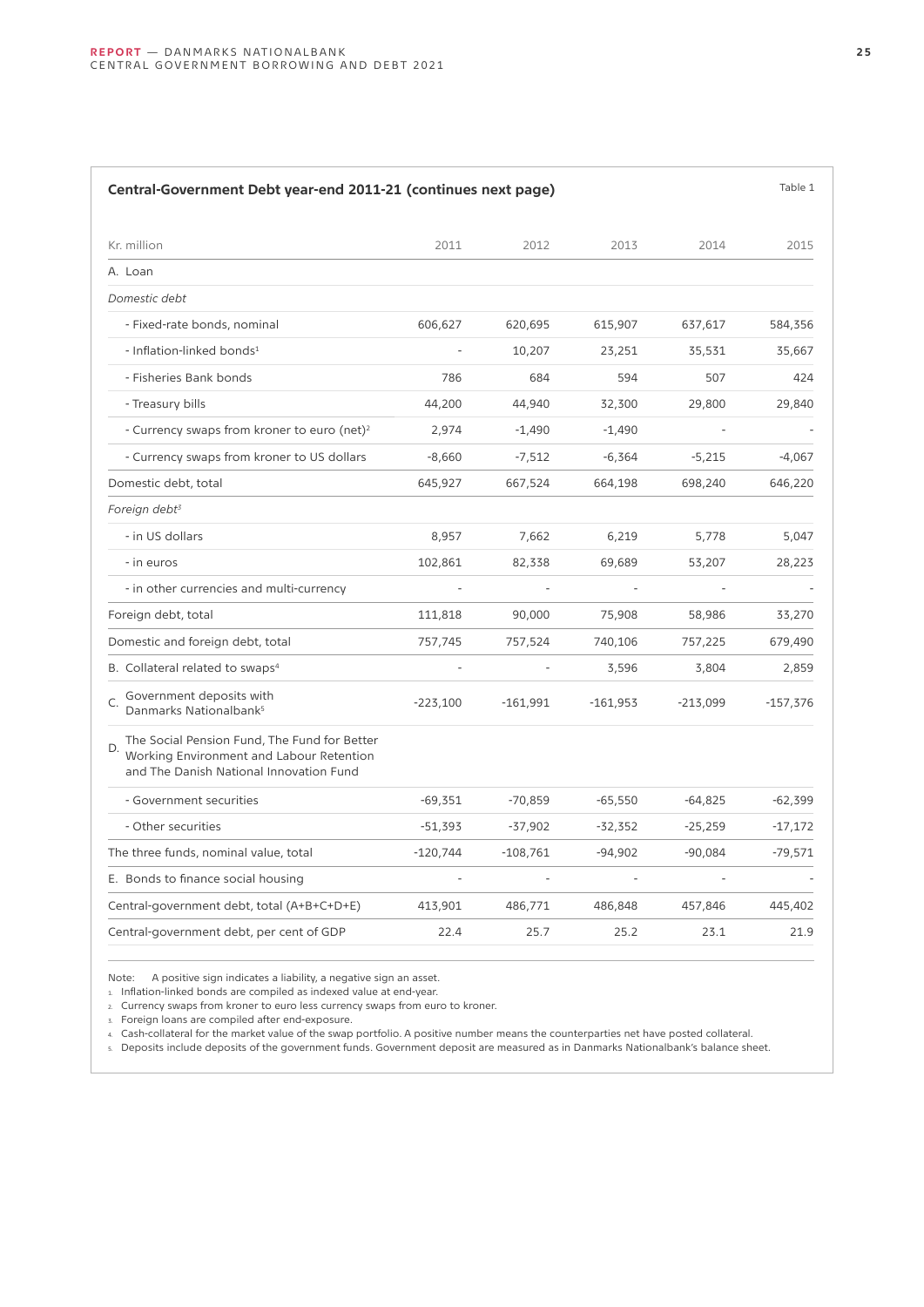| Table 1<br>Central-Government Debt year-end 2011-21 (continued)                                                                           |                          |           |               |           |                          |            |
|-------------------------------------------------------------------------------------------------------------------------------------------|--------------------------|-----------|---------------|-----------|--------------------------|------------|
| Kr. billion                                                                                                                               | 2016                     | 2017      | 2018          | 2019      | 2020                     | 2021       |
| A. Loan                                                                                                                                   |                          |           |               |           |                          |            |
| Domestic debt                                                                                                                             |                          |           |               |           |                          |            |
| - Fixed-rate bonds, nominal                                                                                                               | 572,020                  | 570,222   | 543,732       | 543,075   | 597,153                  | 602,728    |
| - Inflation-linked bonds <sup>1</sup>                                                                                                     | 38,193                   | 38,765    | 43,897        | 44,957    | 44,223                   | 47,602     |
| - Fisheries Bank bonds                                                                                                                    | 343                      | 272       | 200           | 129       | 108                      | 86         |
| - Treasury bills                                                                                                                          | 27,180                   | 32,740    | 30,400        | 23,980    | 83,180                   | 54,200     |
| - Currency swaps from kroner to euro (net) <sup>2</sup>                                                                                   | $\overline{\phantom{a}}$ | $\sim$    | $\frac{1}{2}$ |           | $\overline{a}$           |            |
| - Currency swaps from kroner to US dollars                                                                                                | $-2,942$                 | $-1,872$  | $-1,022$      | $-400$    | $-67$                    |            |
| Domestic debt, total                                                                                                                      | 634,794                  | 640,127   | 617,207       | 611,741   | 724,596                  | 704,616    |
| Foreign debt <sup>3</sup>                                                                                                                 |                          |           |               |           |                          |            |
| US dollar                                                                                                                                 | 3,795                    | 2,152     | 1,244         | 497       | 71                       |            |
| euros                                                                                                                                     | 8,044                    |           |               |           | 82,132                   | 22,012     |
| other currencies and multi-currency                                                                                                       |                          |           |               |           |                          |            |
| Foreign debt, total                                                                                                                       | 11,839                   | 2,152     | 1,244         | 497       | 82,202                   | 22,012     |
| Domestic and foreign debt, total                                                                                                          | 646,633                  | 642,279   | 618,450       | 612,239   | 806,798                  | 726,628    |
| B. Collateral related to swaps <sup>4</sup>                                                                                               | 1,610                    | 1,005     | 690           | 267       | $-370$                   | 573        |
| Government deposits with<br>C.<br>Danmarks Nationalbank <sup>5</sup>                                                                      | $-110,928$               | -134,689  | $-111,674$    | -70,411   | $-136,875$               | $-151,533$ |
| The Social Pension Fund, The Fund for Better<br>D.<br>Working Environment and Labour Retention<br>and The Danish National Innovation Fund |                          |           |               |           |                          |            |
| - Government securities                                                                                                                   | $-63,233$                | $-52,084$ | $-48,454$     | $-32,267$ | $-25,851$                | $-12,555$  |
| - Other securities                                                                                                                        | $-8,834$                 | $-7,432$  | $-1,675$      | $-1,675$  | $\overline{\phantom{a}}$ |            |
| The three funds, nominal value, total                                                                                                     | $-72,067$                | $-59,516$ | $-50,129$     | -33,942   | $-25,851$                | $-12,555$  |
| E. Bonds to finance social housing                                                                                                        |                          |           | $-30,298$     | $-86,784$ | $-107,689$               | $-124,960$ |
| Central-government debt, total (A+B+C+D+E)                                                                                                | 465,249                  | 449,079   | 427,039       | 421,368   | 536,014                  | 438,153    |
| Central-government debt, per cent of GDP                                                                                                  | 22.1                     | 20.5      | 19.0          | 18.2      | 23.0                     | 17.7       |

Note: A positive sign indicates a liability, a negative sign an asset.

1. Inflation-linked bonds are compiled as indexed value at end-year.

2. Currency swaps from kroner to euro less currency swaps from euro to kroner.

3. Foreign loans are compiled after end-exposure.

4. Cash-collateral for the market value of the swap portfolio. A positive number means the counterparties net have posted collateral.

5. Deposits include deposits of the government funds. Government deposit are measured as in Danmarks Nationalbank's balance sheet.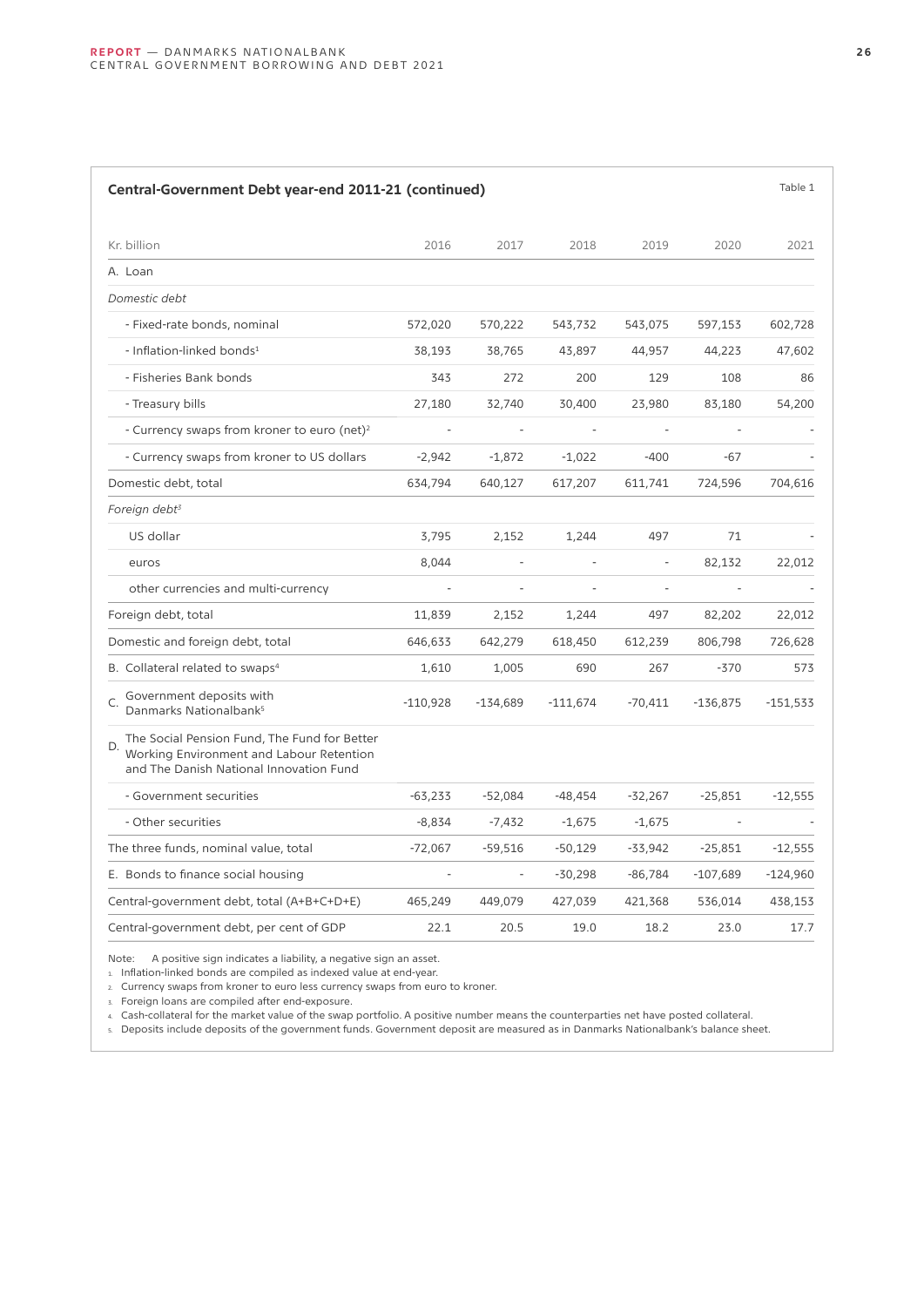### **Central government's financing requirement 2019-21 Table 2 Table 2** Table 2

| Kr. billion                                                       | 2019    | 2020     | 2021     |
|-------------------------------------------------------------------|---------|----------|----------|
| Current, investment and lending budget                            | 61.2    | $-14.5$  | na.      |
| On-lending of government loans                                    | $-18.5$ | $-65.8$  | na.      |
| Distributed capital losses on issue and due interest <sup>1</sup> | 2.3     | 7.8      | na.      |
| Other capital items <sup>2</sup>                                  | $-37.3$ | $-38.2$  | na.      |
| Net cash balance                                                  | 7.7     | $-110.7$ | 110.5    |
| Net financing requirement (= net cash balance)                    | $-7.7$  | 110.7    | $-110.5$ |
| Redemption on long-term domestic government debt <sup>3</sup>     | 135.9   | 116.7    | 148.3    |
| Redemption on T-bills <sup>4</sup>                                | 30.4    | 24.0     | 83.2     |
| Domestic financing requirement <sup>5</sup>                       | 158.6   | 251.3    | 120.9    |
| Redemption on long-term foreign government debt <sup>6</sup>      | 0.8     | 0.4      | 0.1      |
| Redemption on commercial papers <sup>4</sup>                      | 0.0     | 0.0      | 69.5     |
| Financing requirement                                             | 159.4   | 251.8    | 190.5    |
|                                                                   |         |          |          |

Source: Central Government Accounts. 2021 are based on Danmarks Nationalbank's end-year specification, which may differ from accounting figures.

1. Including capital losses on buy-backs.

2. Including e.g. movements in the central government' holdings, cf. Budget Outlook from the Ministry of Finance.

3. Including net purchases of bonds from the government funds and changes in colleteral related to swaps. From 2019 also including transactions related to financing of social housing, which was previously included under "On-lending of government loans".

4. Corresponds to the outstanding amount at the end of the year before.

5. Deviations from actual domestic financing requirement are possible due to inter alia foreign on-lending.

6. Including net payments on cross-currency swaps.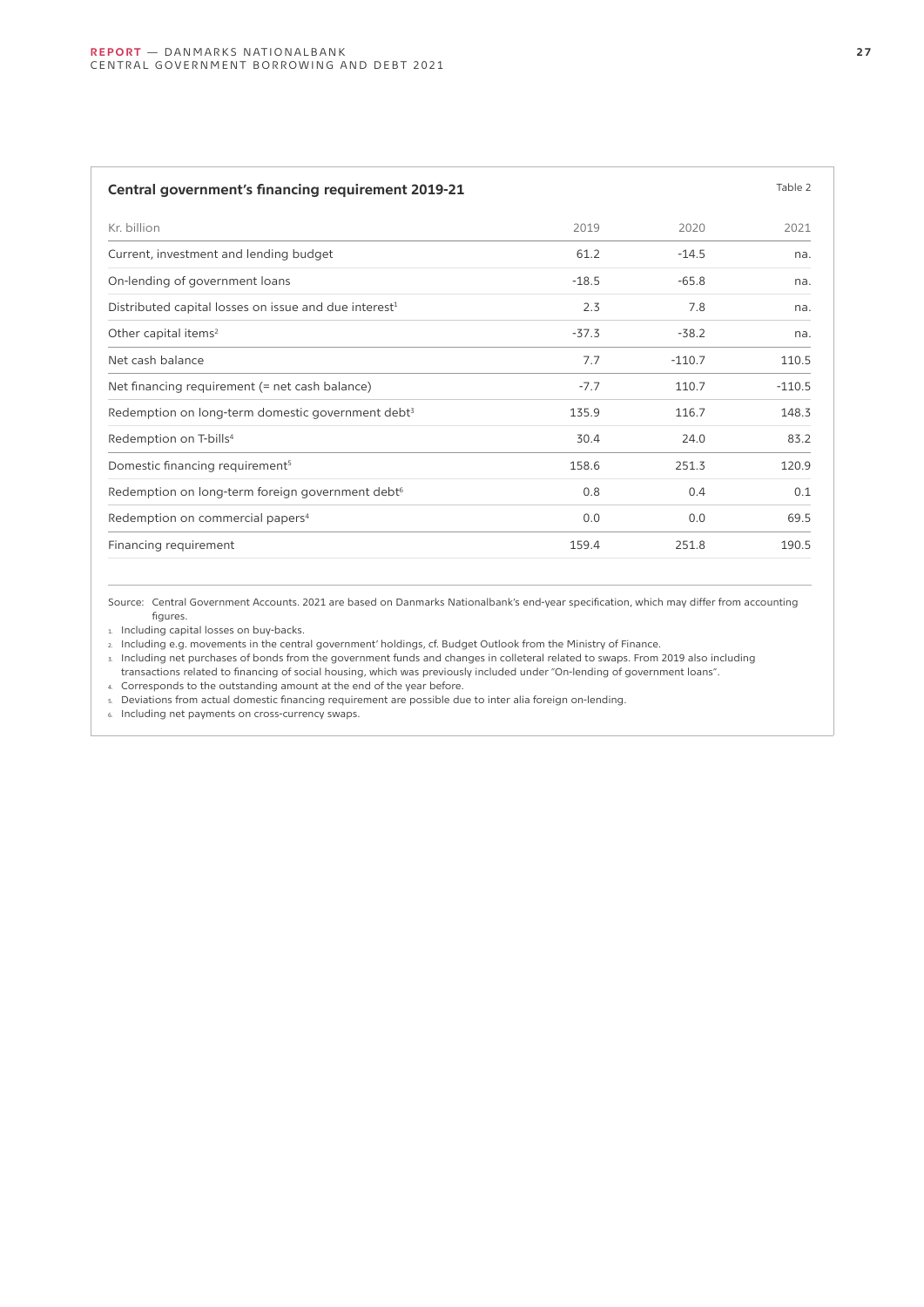| Interest payments on central-government debt 2017-21     |        |        |        |        |        |
|----------------------------------------------------------|--------|--------|--------|--------|--------|
| Kr. billion                                              | 2017   | 2018   | 2019   | 2020   | 2021   |
| Domestic debt                                            | 18.5   | 15.6   | 14.2   | 17.1   | 15.1   |
| Foreign debt                                             | 0.0    | $-0.1$ | $-0.1$ | $-0.6$ | $-0.4$ |
| Central government's account<br>at Danmarks Nationalbank | 0.2    | 0.8    | 0.5    | 0.6    | 0.5    |
| Government funds                                         | $-1.5$ | $-1.2$ | $-1.4$ | $-0.9$ | $-0.3$ |
| Bonds for financing social housing                       |        | $-0.0$ | $-0.0$ | 0.1    | 0.2    |
| Central-government debt                                  | 17.1   | 15.1   | 13.2   | 16.3   | 15.1   |

Central-government debt, per cent of GDP 0.8 0.7 0.6 0.7 0.6 0.7 0.6 On-lending -2.0 -1.5 -1.4 -1.3 -1.1 Central-government debt, adjusted for on-lending 15.2 13.6 11.8 15.1 14.0

per cent of GDP 0.7 0.6 0.5 0.6 0.6

Note: A positive sign denotes interest costs. A negative sign denotes interest income.

Central-government debt, adjusted for on-lending,

Source: Central Government Accounts. Figures for 2021 are provisional figures from the central government's accounting.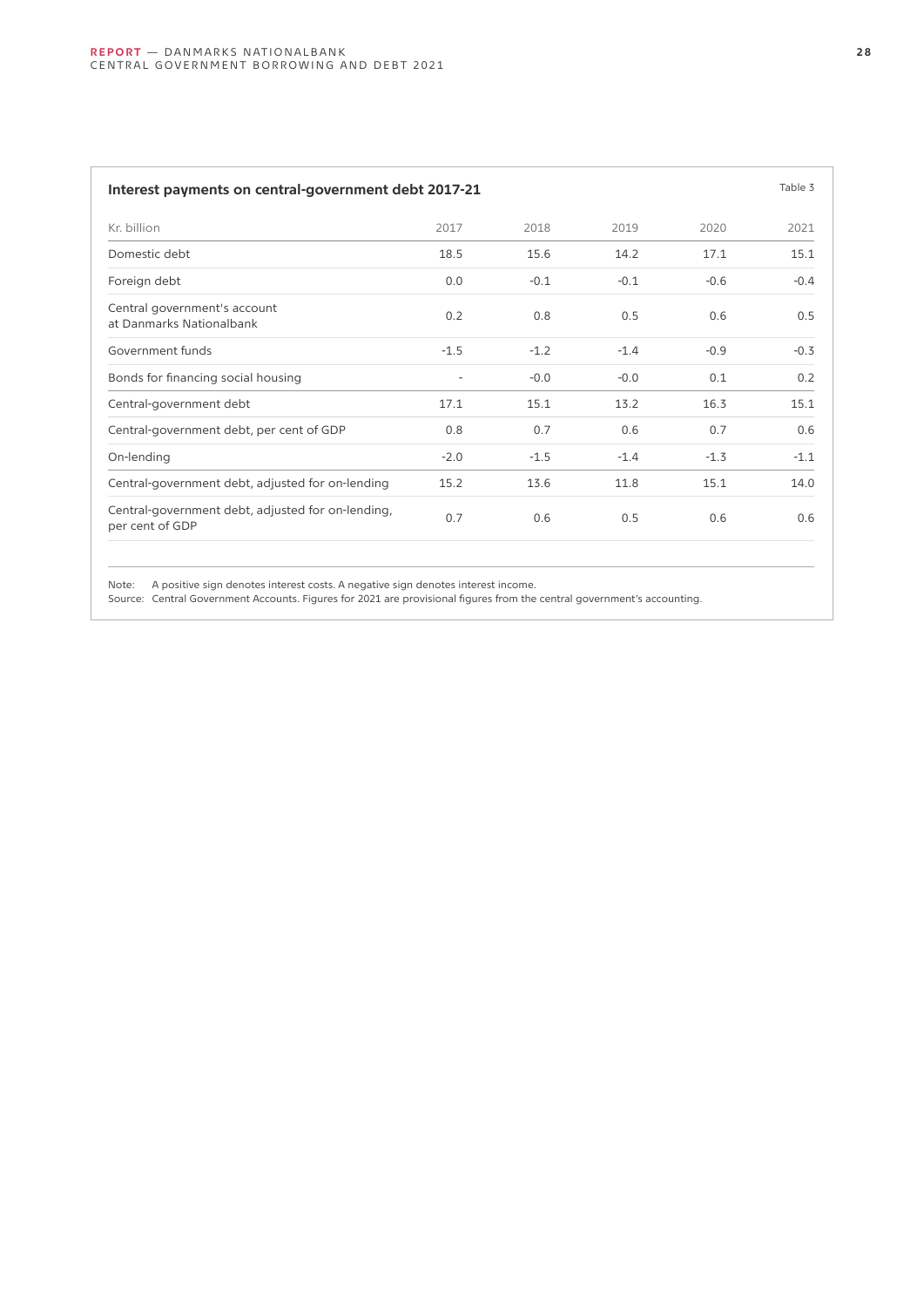| ISIN code                | Coupon,<br>per cent | Name             | Opened      | Redemption<br>date | Issuance,<br>kr. million,<br>nominal | Issuance,<br>kr. million,<br>market value |
|--------------------------|---------------------|------------------|-------------|--------------------|--------------------------------------|-------------------------------------------|
| <b>Government bonds</b>  |                     |                  |             |                    |                                      |                                           |
| DK0009923997             | 0.25                | Bullet loan 2022 | 8 May 2019  | 15 Nov 2022        | 9,700                                | 9,836                                     |
| DK0009924292             | $\Omega$            | Bullet loan 2024 | 5 May 2021  | 15 Nov 2024        | 39,840                               | 40,530                                    |
| DK0009923567             | $\Omega$            | Bullet loan 2027 | 25 Jan 2017 | 15 Nov 2027        | 1,900                                | 2,000                                     |
| DK0009923807             | 0.5                 | Bullet loan 2029 | 23 Jan 2019 | 15 Nov 2029        | 2,740                                | 2,976                                     |
| DK0009923724             | 0.1                 | <b>DGBI 2030</b> | 7 Feb 2018  | 15 Nov 2030        | 5,480                                | 6,612                                     |
| DK0009924102             | $\mathbf 0$         | Bullet loan 2031 | 20 Jan 2021 | 15 Nov 2031        | 60,115                               | 60,647                                    |
| DK0009924029             | 0.25                | Bullet loan 2052 | 1 Apr 2020  | 15 Nov 2052        | 19,110                               | 18,431                                    |
| Government bonds, total  |                     |                  |             |                    | 138,885                              | 141,033                                   |
| T-bills                  |                     |                  |             |                    |                                      |                                           |
| DK0009817967             | $\mathbf 0$         | T-bill 2021 I    | 30 Mar 2020 | 1 Mar 2021         | 640                                  | 641                                       |
| DK0009818189             | $\Omega$            | T-bill 2021 II   | 28 May 2020 | 1 Jun 2021         | 2,620                                | 2,624                                     |
| DK0009818262             | $\mathbf 0$         | T-bill 2021 III  | 28 Aug 2020 | 1 Sep 2021         | 6,940                                | 6,949                                     |
| DK0009818346             | $\Omega$            | T-bill 2021 IV   | 27 Nov 2020 | 1 Dec 2021         | 12,220                               | 12,269                                    |
| DK0009818429             | $\mathbf 0$         | T-bill 2022 I    | 25 Feb 2021 | 1 Mar 2022         | 37,900                               | 38,031                                    |
| DK0009818502             | $\mathsf{O}$        | T-bill 2022 II   | 28 May 2021 | 1 Jun 2022         | 9,960                                | 10,005                                    |
| DK0009818692             | $\mathsf{O}$        | T-bill 2022 III  | 30 Aug 2021 | 1 Sep 2022         | 5,480                                | 5,510                                     |
| DK0009818775             | $\mathbf 0$         | T-bill 2022 IV   | 29 Nov 2021 | 1 Dec 2022         | 860                                  | 866                                       |
| T-bills, total           |                     |                  |             |                    | 76,620                               | 76,893                                    |
| Domestic issuance, total |                     |                  |             |                    | 215,505                              | 217,926                                   |

Note: Issuances related to switch operations are included.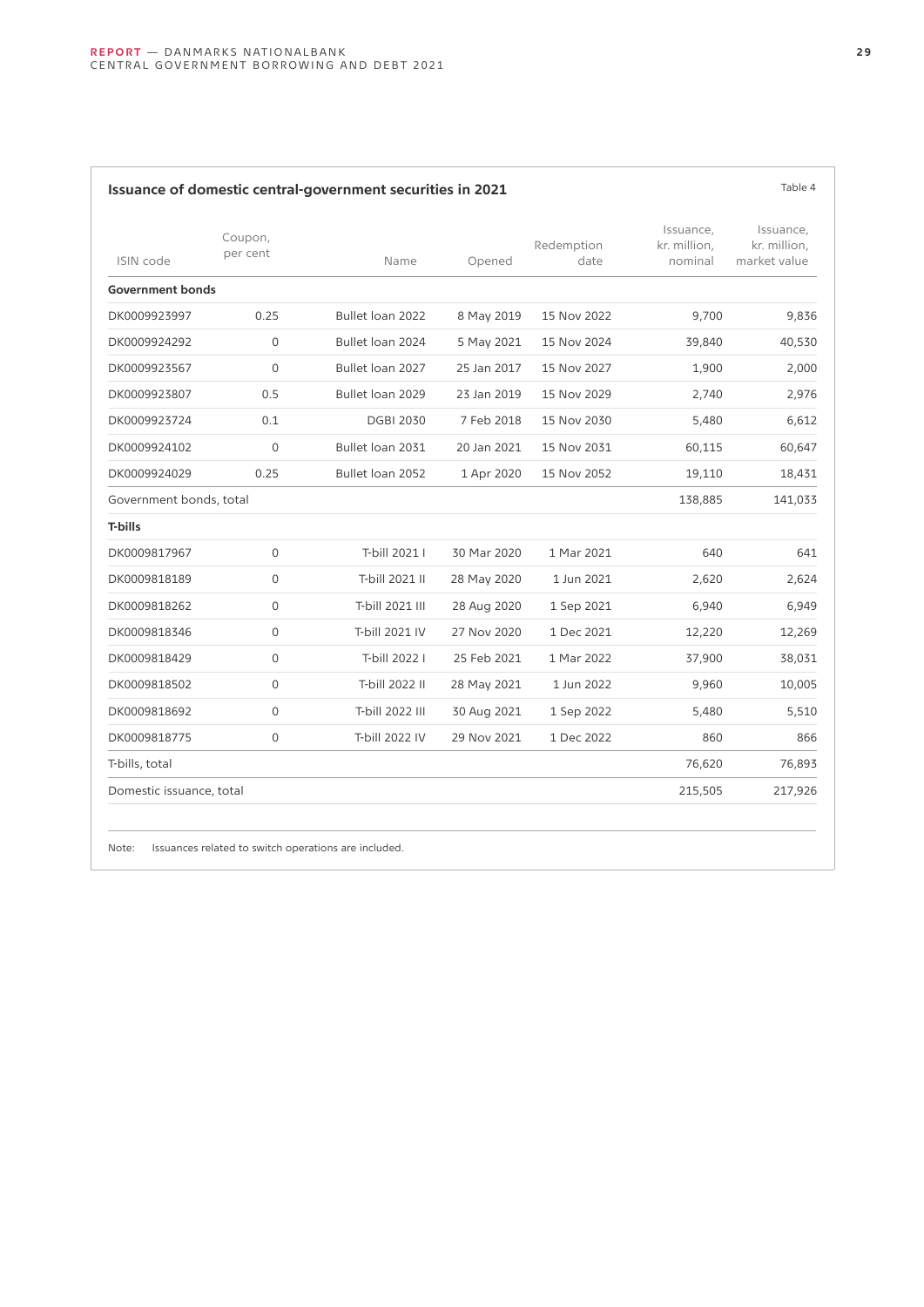### Kr. million, nominal value Outstanding amount end-2020 Issuance 2021 Redemptions 2021 Outstanding amount end-2021 Redemption date ISIN code **Government bonds, fixed interest-rate** *Bullet loans* 3 per cent bullet loan 2021 63,000 - 63,000 - 15 Nov 2021 DK0009922676 0.25 per cent bullet loan 2022 68,375 9,700 1,840 76,235 15 Nov 2022 DK0009923997 1.5 per cent bullet loan 2023 57,871 - 6,151 51,720 15 Nov 2023 DK0009923054 7 per cent bullet loan 2024 3,707 - 735 2,972 10 Nov 2024 DK0009918138 0 per cent bullet loan 2024 - 39,840 - 39,840 - 39,840 15 Nov 2024 DK0009924292 1.75 per cent bullet loan 2025 66,860 - 17,770 49,090 15 Nov 2025 DK0009923138 0.5 per cent bullet loan 2027 1,980 1,900 - 75,880 15 Nov 2027 DK0009923567 0.5 per cent bullet loan 2029 111,660 2,740 29,540 84,860 15 Nov 2029 DK0009923807 0 per cent bullet loan 2031 **- 60,115** - 60,115 - 60,115 15 nov 2031 DK0009924102 4.5 per cent bullet loan 2039 123,140 - 8,795 114,345 15 Nov 2039 DK0009922320 0.25 per cent bullet loan 2052 <br>28,560 19,110 - 47,670 15 Nov 2052 DK0009924029 *Inflation-linked bonds<sup>1</sup>* 0.1 per cent inflation-linked 2023 28,676 - 3,625 25,844 15 Nov 2023 DK0009922916 0.1 per cent inflation-linked 2030 15,547 5,639 - 21,758 15 Nov 2030 DK0009923724 *Perpetual bonds* 5 per cent Dansk-Islandsk Fond 1918 1 - 1 - 1 Perpetual - Perpetual - 1 Perpetual - 1 Perpetual - 1 Perpetual -Government bonds, fixed interest rate, total 641,376 139,044 131,455 650,329 **T-bills** T-bill I 2021 43,640 640 44,280 - 1 Mar 2021 DK0009817967 T-bill II 2021 21,400 2,620 24,020 - 1 Jun 2021 DK0009818189 T-bill III 2021 13,820 6,940 20,760 - 1 Sep 2021 DK0009818262 T-bill IV 2021 2.320 4,320 12,220 16,540 - 1 Dec 2021 DK0009818346 T-bill I 2022 2003 - 37,900 - 37,900 37,900 1 Mar 2022 DK0009818429 T-bill II 2022 200009818502 - 9,960 - 9,960 1 Jun 2022 DK0009818502 T-bill III 2022 200009818692<br>  $-$  5,480  $-$  5,480  $-$  5,480  $1$  Sep 2022 DK0009818692 T-bill IV 2022 200009818775 T-bills, total 83,180 76,620 105,600 54,200 **Fisheries Bank of Denmark Bonds** 5 per cent 2025 108 - 22 86 1 Nov 2025 DK0009604894 Fisheries Bank Bond, total 108 - 22 86 Domestic government securities, total 724,663 215,664 237,077 704,616 Swaps from kroner to US dollar  $-67$  -  $-67$ Central-government domestic debt, total 724,596 215,664 237,010 704,616

**Central-government domestic debt as of end-2021** Table 5.1

1. Issuance in the inflation-linked bond includes the index revaluation. Outstanding amount in the inflation-linked bond is measured at indexed nominal value at year-end.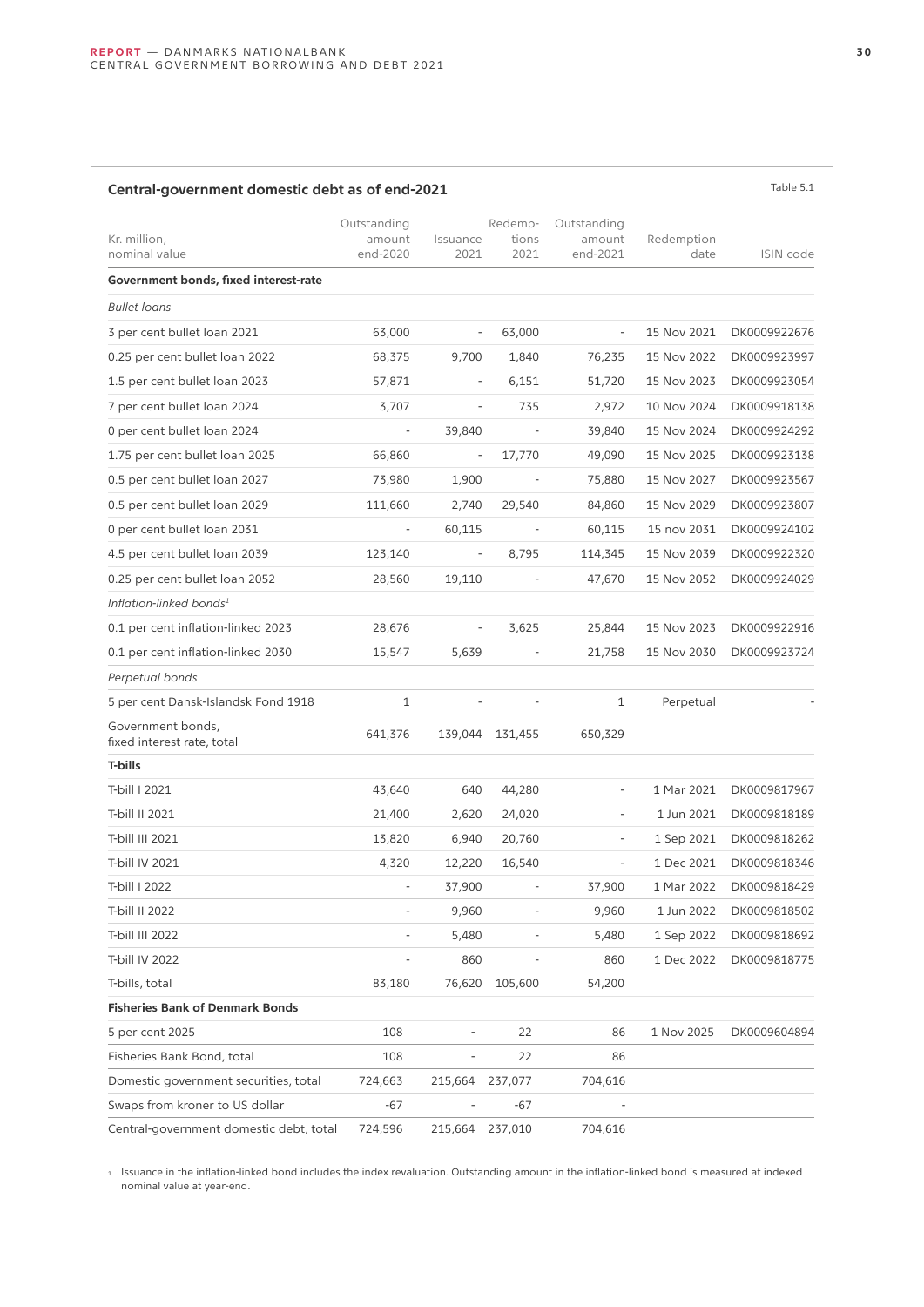| Table 5.2<br>Central-government foreign debt as of end-2021 |                     |              |                    |                                               |  |
|-------------------------------------------------------------|---------------------|--------------|--------------------|-----------------------------------------------|--|
| Title                                                       | Coupon,<br>per cent | ISIN code    | Redemption<br>date | Nominal value, kr.<br>$m$ illion <sup>1</sup> |  |
| Loan                                                        |                     |              |                    |                                               |  |
| 2020/22 US dollar loan                                      | 0.125               | XS2249779302 | 27 Oct 2022        | 13,122                                        |  |
| 2020/22 swap from US dollar                                 |                     |              |                    | $-6,561$                                      |  |
| 2020/22 swap from US dollar                                 |                     |              |                    | $-6,561$                                      |  |
| 2020/22 swap to euro                                        | $-0.7225$           |              |                    | 6,293                                         |  |
| 2020/22 swap to euro                                        | $-0.7345$           |              |                    | 6,293                                         |  |
| Loan, total                                                 |                     |              |                    | 12,585                                        |  |
| <b>Commercial papers</b>                                    |                     |              |                    |                                               |  |
| ECP programme in euro                                       |                     |              |                    | 2,975                                         |  |
| ECP programme in US dollar <sup>2</sup>                     |                     |              |                    | 2,953                                         |  |
| USCP programme in US dollar <sup>2</sup>                    |                     |              |                    | 3,477                                         |  |
| Forward foreign-exchange<br>contracts <sup>2</sup>          |                     |              |                    | 22                                            |  |
| CP outstanding, total                                       |                     |              |                    | 9,427                                         |  |
| Foreign debt, total                                         |                     |              |                    | 22,012                                        |  |

1. The outstanding amount as of 31 December 2021 is calculated to kroner on the basis of the following exchange dollar rates as of 30 December 2021: euro = 743.65 and US dollar = 656.12.

2. The Kingdom of Denmark enters a forward foreign-exchange contract with Danmarks Nationalbank when entering into a US dollar Commercial Paper loan. The Kingdom of Denmark recieves US dollars upon redemption and pays euros.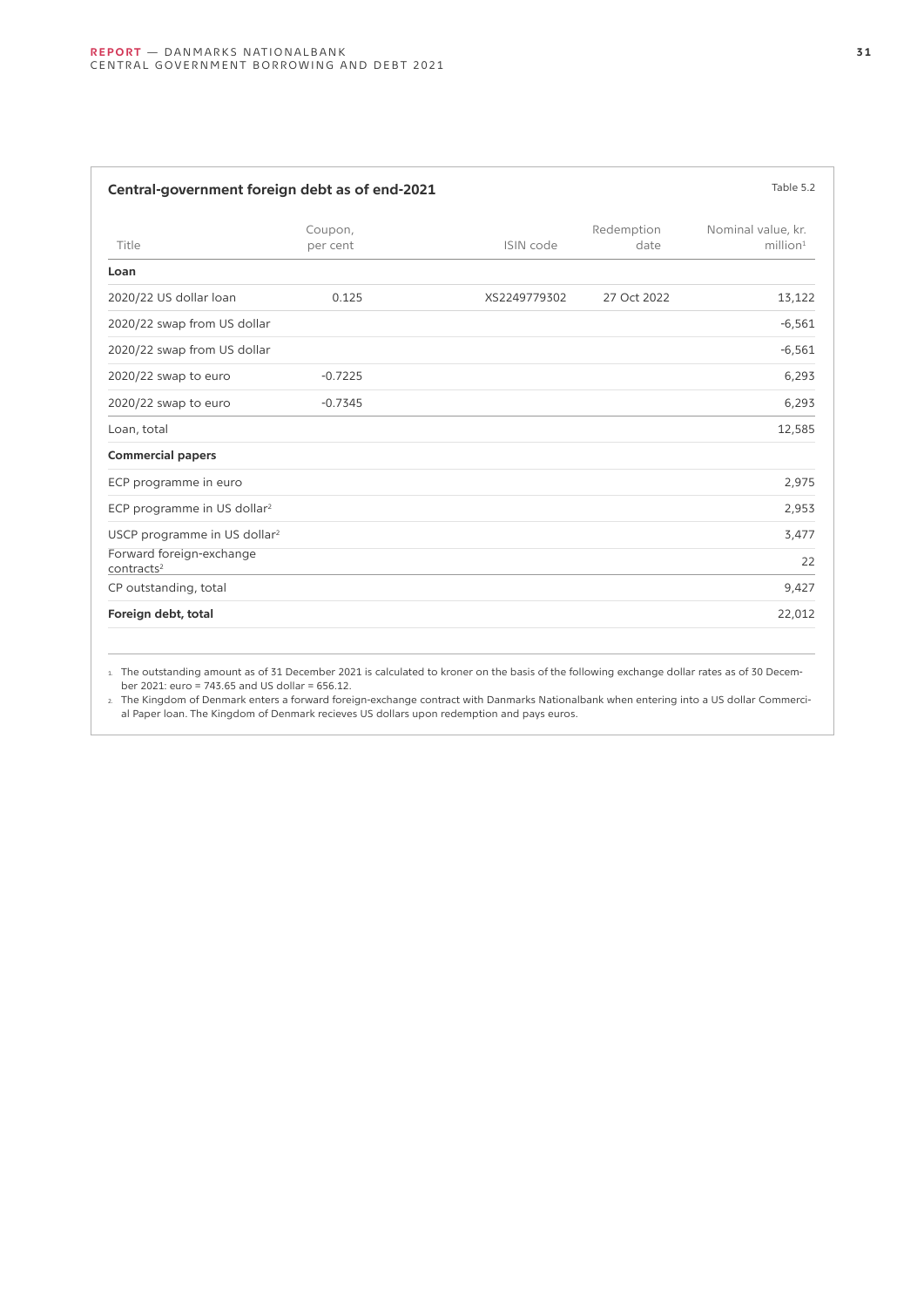| Table 6<br>Central-government portfolio swaps as of end-2021 |                              |                            |                                        |  |  |
|--------------------------------------------------------------|------------------------------|----------------------------|----------------------------------------|--|--|
| Expiry year                                                  | Krone interest rate swaps    | Euro interest rate swaps   |                                        |  |  |
|                                                              | Net exposure, kr. million    | Net exposure, million euro | Net exposure, kr. million <sup>1</sup> |  |  |
| 2022                                                         | $\qquad \qquad \blacksquare$ | $\overline{\phantom{a}}$   |                                        |  |  |
| 2023                                                         | $\overline{\phantom{a}}$     | $\overline{\phantom{a}}$   |                                        |  |  |
| 2024                                                         | $\overline{\phantom{a}}$     | $\overline{\phantom{a}}$   |                                        |  |  |
| 2025                                                         | $\qquad \qquad \blacksquare$ | $-150$                     | $-1,115$                               |  |  |
| 2026                                                         | $\overline{\phantom{a}}$     | $-650$                     | $-4,834$                               |  |  |
| 2027                                                         | 600                          | $\overline{\phantom{a}}$   |                                        |  |  |
| 2028                                                         | 600                          | $\overline{\phantom{0}}$   |                                        |  |  |
| Interest rate swaps, total                                   | 1,200                        | $-800$                     | $-5,949$                               |  |  |
|                                                              |                              |                            |                                        |  |  |

Note: Net exposure is calculated as the difference in principal between interest rate swaps in which the central government receives a fixed rate and interest rate swaps in which the central government pays a fixed interest rate.

1. Converted to kroner on the basis of the following exchange rate as of 30 December 2021: euro = 743.65.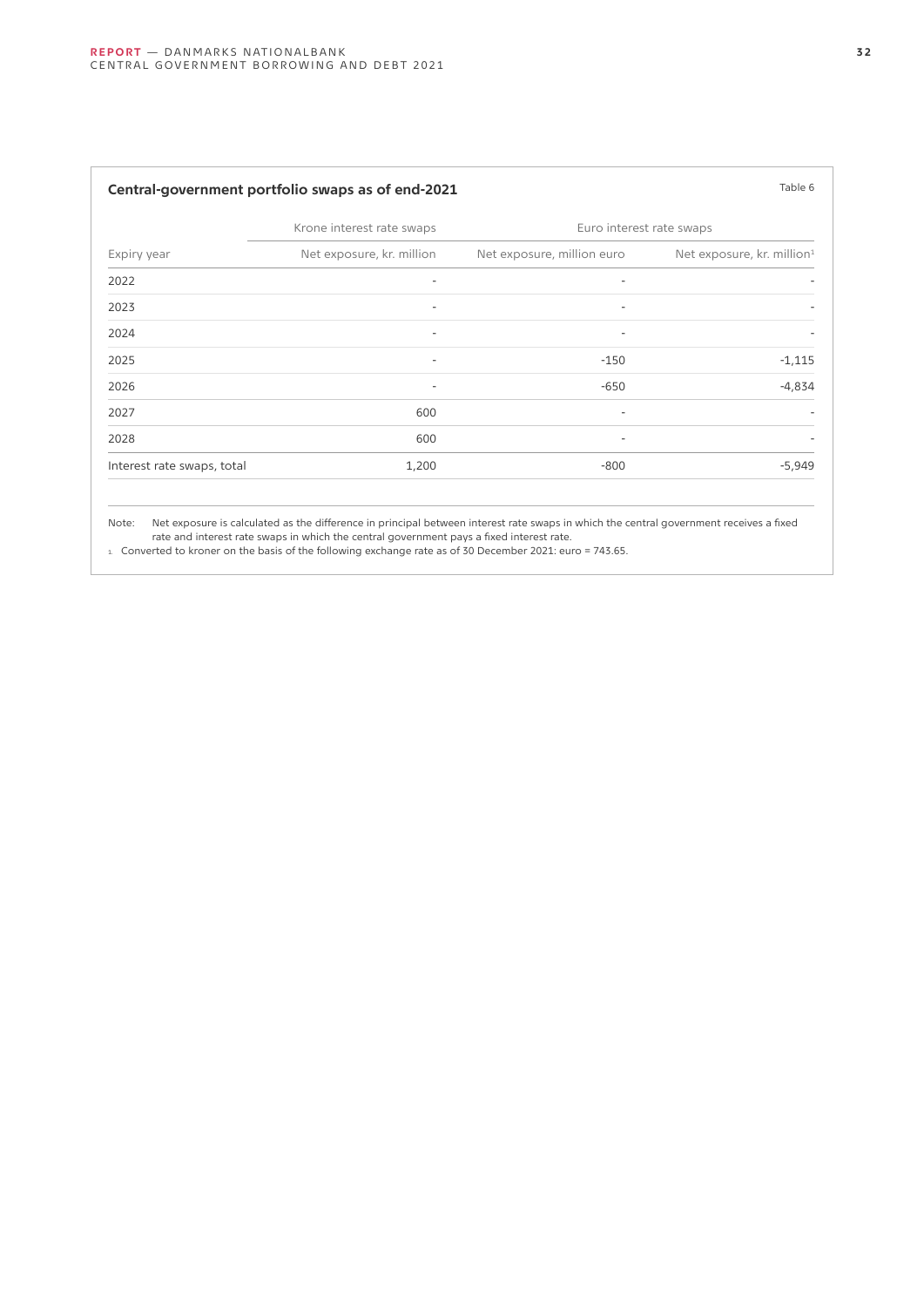| On-lending and government guarantees administered<br>by Danmarks Nationalbank 2017-21 (continues) |                |         |         |         | Table 7 |
|---------------------------------------------------------------------------------------------------|----------------|---------|---------|---------|---------|
| Kr. million                                                                                       | 2017           | 2018    | 2019    | 2020    | 2021    |
| On-lending                                                                                        |                |         |         |         |         |
| A/S Femern Landworks                                                                              | 1,425          | 2.600   | 3,900   | 5,400   | 11,220  |
| A/S Storebælt                                                                                     | 15,110         | 17,040  | 17,271  | 18,286  | 18,219  |
| A/S Øresund                                                                                       | 10,302         | 10,322  | 10,722  | 10,772  | 11,122  |
| CPH City & Port Development                                                                       | 14,450         | 13,850  | 12,700  | 12,300  | 12,500  |
| Danish Ship Finance <sup>1</sup>                                                                  | 2,775          | 1,751   | 889     | 347     | 161     |
| Denmark's Green Future Fund                                                                       |                |         |         |         | 130     |
| DR (Danish Broadcasting Corporation)                                                              | 3,002          | 3,044   | 2,902   | 2,801   | 2,801   |
| EKF (Danish Export Credit Agency)                                                                 | 13,248         | 12,853  | 9,808   | 10,265  | 8,627   |
| Energinet                                                                                         | 22,980         | 25,505  | 28,724  | 31,037  | 29,466  |
| Evida Holding A/S                                                                                 |                |         |         |         | 2,499   |
| Femern A/S                                                                                        | 2,550          | 6,200   | 11,750  | 11,750  | 7,180   |
| Fjord Link Frederikssund                                                                          | 530            | 650     | 750     | 780     | 780     |
| Greater Copenhagen Light Rail                                                                     |                | 350     | 1,100   | 1,300   | 1,900   |
| Investment Fund for Developing Countries                                                          |                |         | 142     | 188     | 264     |
| Kalaallit Airports International A/S                                                              |                |         |         |         | 249     |
| Naviair                                                                                           |                |         |         |         | 500     |
| Nordsøfonden (the Danish North Sea fund)                                                          | $\overline{a}$ |         |         | 500     | 1,000   |
| Sund og Bælt Holding A/S                                                                          | 500            | 300     | 650     | 650     | 650     |
| The Copenhagen Metro                                                                              | 17,585         | 21,990  | 29,440  | 31,940  | 31,990  |
| The Danish Green Investment Fund                                                                  |                |         |         |         | 1,900   |
| Vaekstfonden                                                                                      |                |         |         |         | 6,000   |
| Total                                                                                             | 104,457        | 116,456 | 130,748 | 138,315 | 149,158 |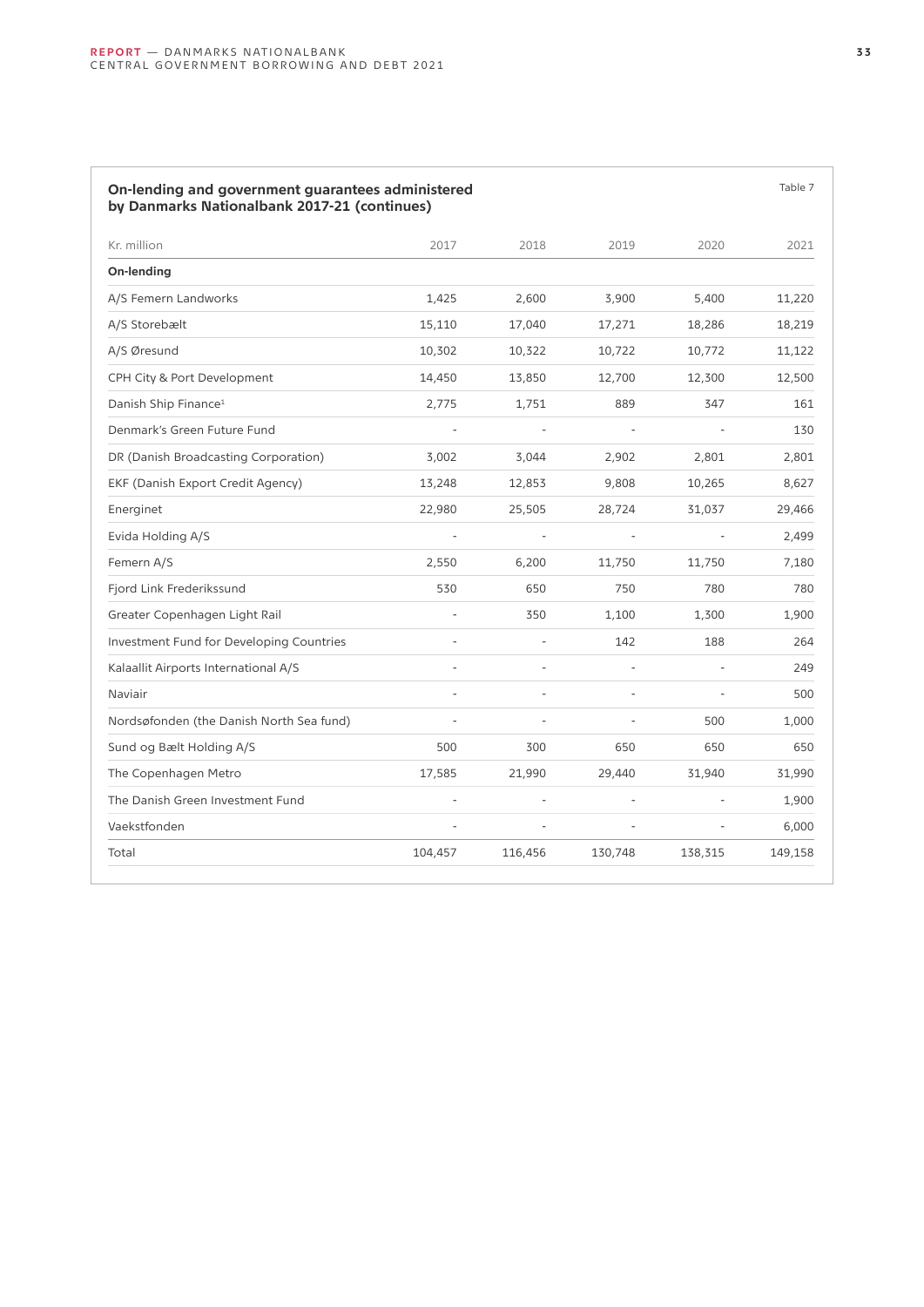### **On-lending and government guarantees administered by Danmarks Nationalbank 2017-21 (continued)**

| Kr. million                                        | 2017                     | 2018                     | 2019                     | 2020                     | 2021  |
|----------------------------------------------------|--------------------------|--------------------------|--------------------------|--------------------------|-------|
| Guarantees                                         |                          |                          |                          |                          |       |
| A/S Femern Landworks                               | 4                        | 6                        | 22                       | 55                       | 86    |
| A/S Storebælt                                      | 5,971                    | 3,955                    | 2,285                    | 1,023                    | 828   |
| A/S Øresund                                        | 495                      | 447                      | 439                      | 465                      | 528   |
| DR (Danish Broadcasting Corporation)               | 776                      | 436                      | 436                      | 436                      | 436   |
| DSB (the Danish State Railways)                    | 3,526                    | 1,687                    | 749                      | 286                      | 245   |
| Fjord Link Frederikssund                           | $\overline{\phantom{a}}$ | $\overline{\phantom{a}}$ | $\overline{\phantom{a}}$ | $\overline{2}$           | 27    |
| Sund og Bælt Holding A/S                           | 100                      | $\overline{\phantom{a}}$ | $\overline{\phantom{a}}$ | $\overline{\phantom{a}}$ |       |
| The Danish Guarantee Fund<br>for Non-life Insurers | $\qquad \qquad -$        | $\overline{\phantom{a}}$ | 534                      | 761                      | 746   |
| Øresundsbro Konsortiet I/S                         | 13,009                   | 13,189                   | 11,976                   | 8,039                    | 6,767 |
| Total                                              | 23,882                   | 19,720                   | 16,442                   | 11,068                   | 9,664 |
|                                                    |                          |                          |                          |                          |       |

Note: Guarantees are inclusive of guaranteed swaps.

Outstanding amount in the inflation-linked loans are measured at indexed nominal value at year-end.

1. Re-lending in dollar to Danish Ship Finance is calculated to kroner by the end-of-year exchange rate.

Table 7